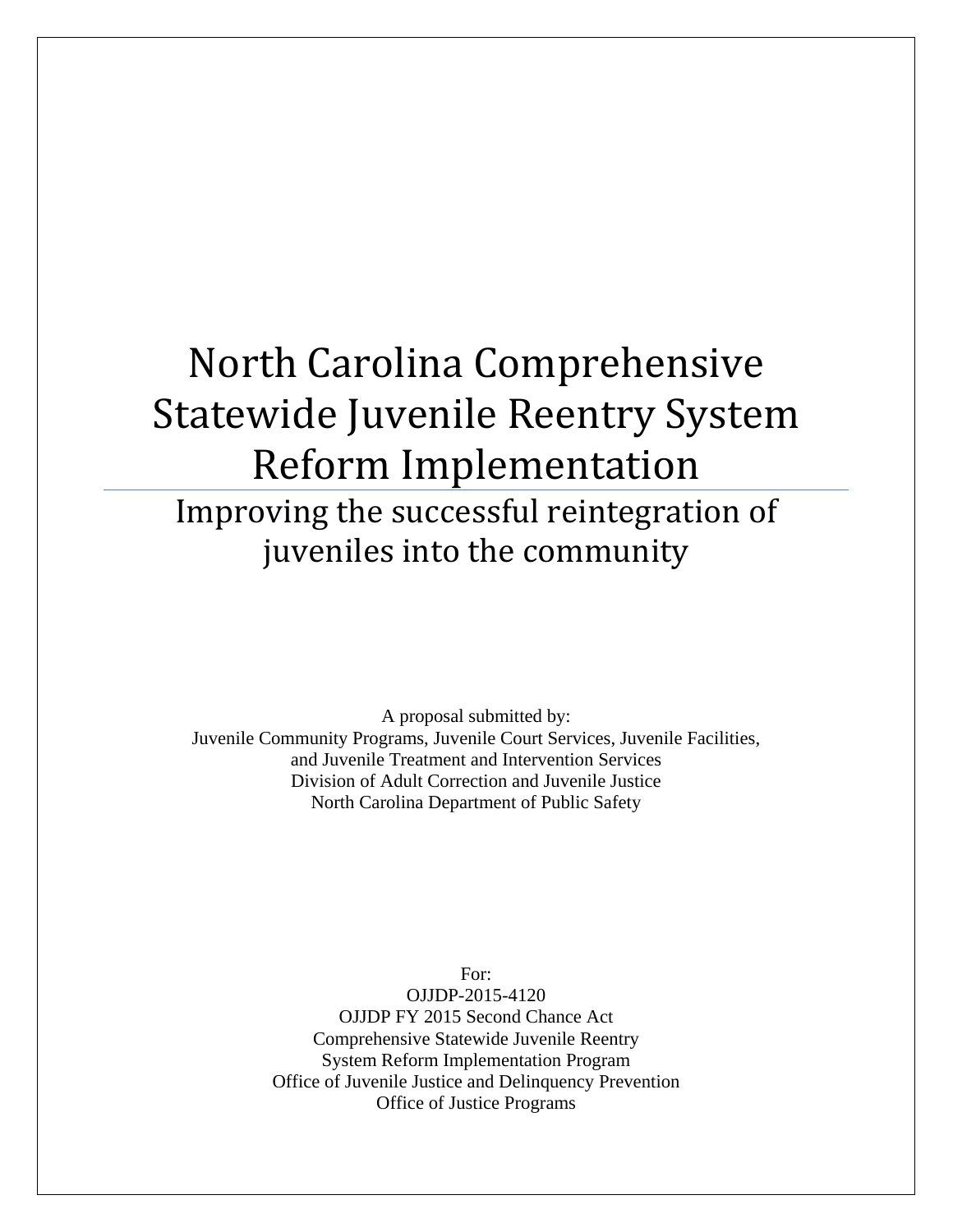| Re-norming and strengthening the use of the risk assessment instrument 5    |
|-----------------------------------------------------------------------------|
|                                                                             |
|                                                                             |
|                                                                             |
|                                                                             |
|                                                                             |
|                                                                             |
|                                                                             |
|                                                                             |
|                                                                             |
|                                                                             |
|                                                                             |
|                                                                             |
|                                                                             |
|                                                                             |
| .12                                                                         |
|                                                                             |
|                                                                             |
| Key task 4: Implement a workforce development and education strategy17      |
| Key task 5: Implement a family engagement and strengthening strategy18      |
| Key task 6: Evaluate North Carolina's statewide reentry reform initiative20 |
|                                                                             |
|                                                                             |

# **Table of Contents**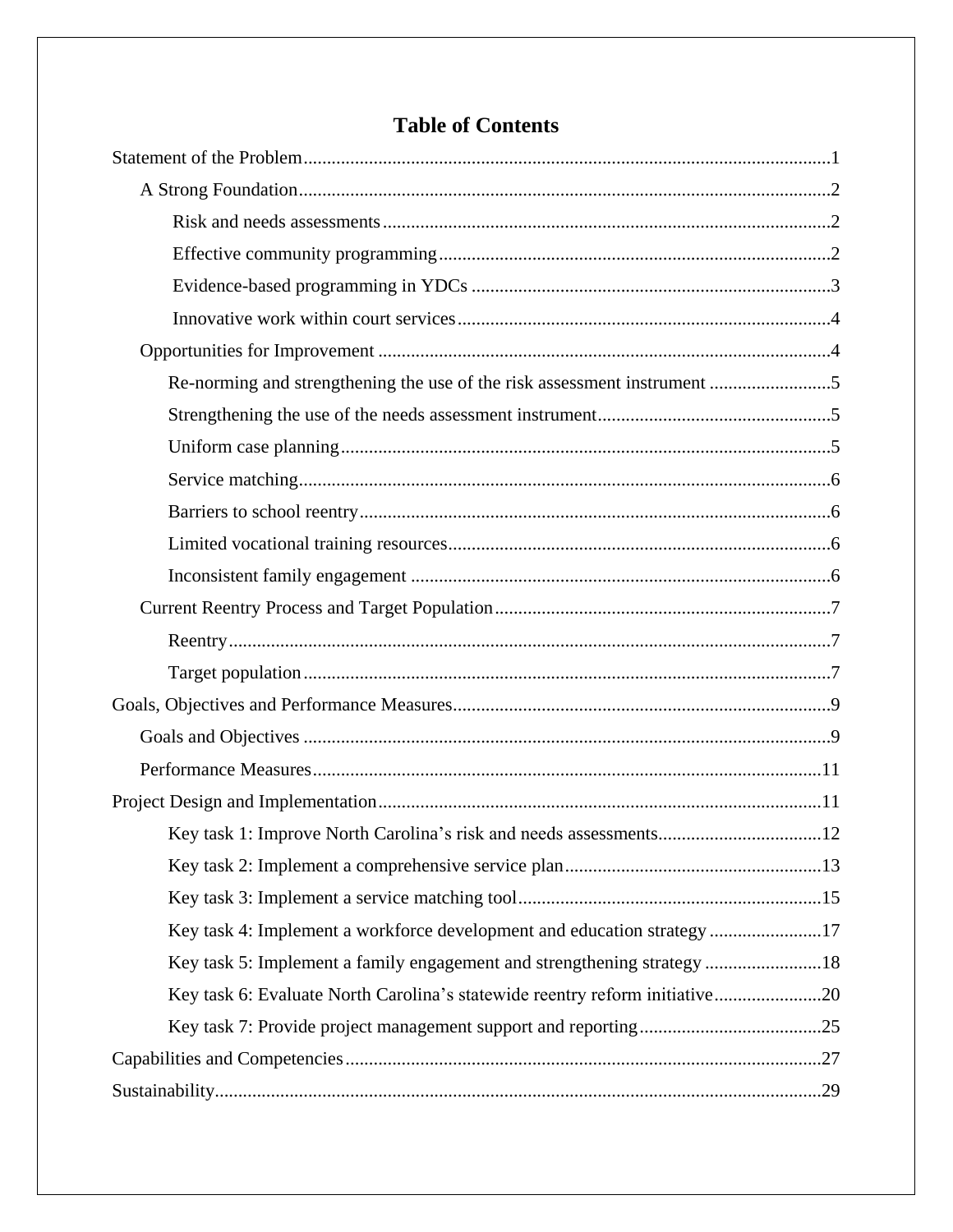### **Program Narrative**

The Juvenile Justice Section (JJS) of the Division of Adult Correction and Juvenile Justice (DACJJ) of the N.C. Department of Public Safety offers the following proposal addressing implementation of the North Carolina Juvenile Reentry System Reform plan to the Office of Juvenile Justice and Delinquency Prevention (OJJDP). JJS proposes to build upon its strong foundation to make significant, strategic improvements to service planning and service delivery linkages to increase the success of youths in their journey through the juvenile justice system and as they return to their communities. North Carolina is especially well-positioned to implement the reentry reform initiative: it aligns with a juvenile facilities strategic plan endorsed by the legislature and the governor in 2014 that directs the reinvestment of cost savings from youth development center (YDC) closures into five new transitional homes and expanded reentry programming in FY2016-17; JJS maintains a statewide web-based management information system storing individual-level data to track placement, progress and outcomes of youths being served; and JJS is poised to leverage the technical and data analytic prowess of strong corporate neighbors, RTI International (RTI) and SAS Institute (SAS), in support of its reform efforts.

#### **Statement of the Problem**

#### **A Strong Foundation**

In 1998, North Carolina's General Assembly enacted the Juvenile Justice Reform Act, a comprehensive reform of the state's juvenile justice system. The Reform Act was based on the Comprehensive Strategy for Serious, Violent, and Chronic Juvenile Offenders, created by the federal Office of Juvenile Justice and Delinquency Prevention. The two principal components of the Comprehensive Strategy - preventing delinquency by focusing prevention programs on atrisk youth, and improving the juvenile justice system's response to delinquent offenders through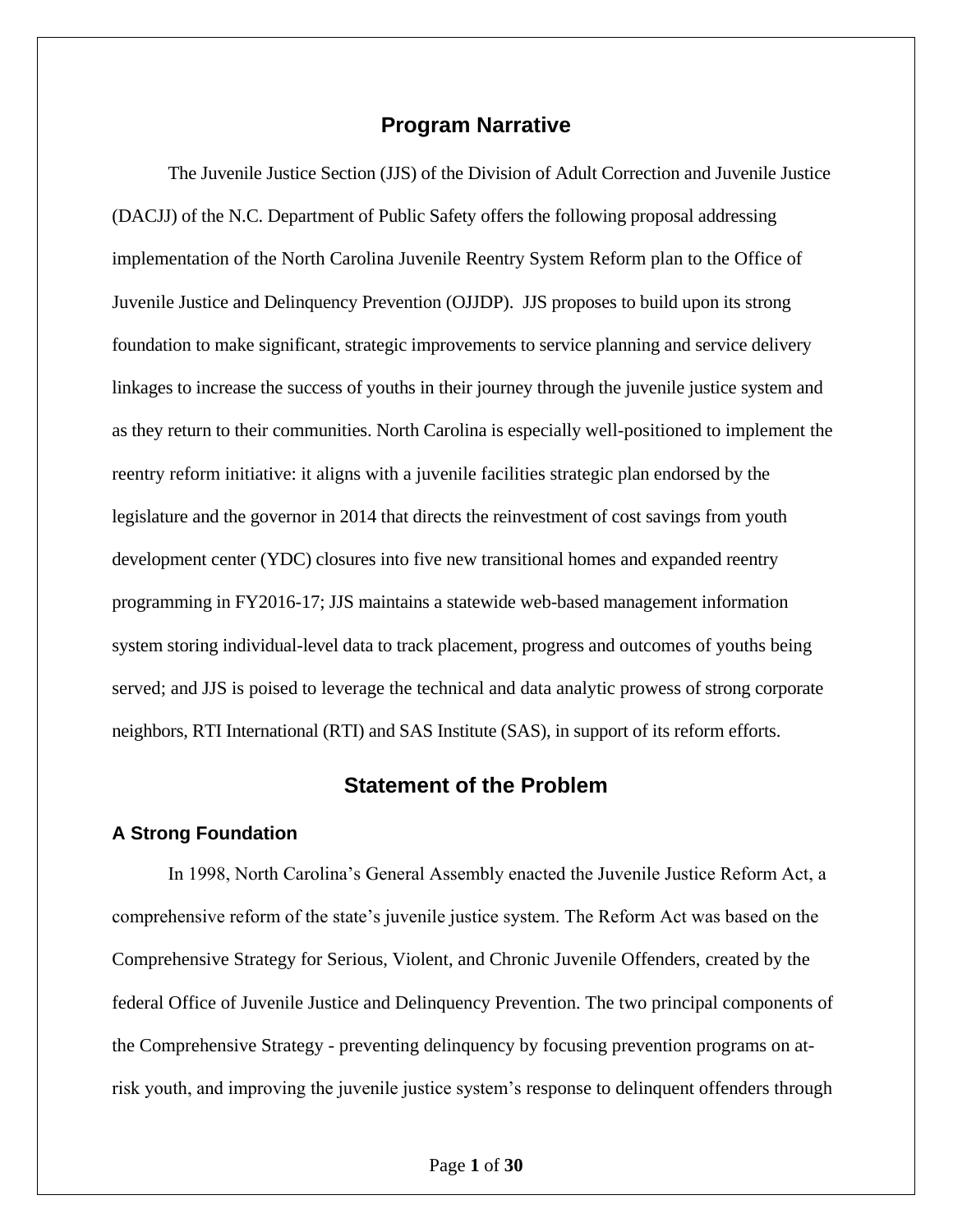a system of graduated sanctions and a continuum of treatment alternatives – were incorporated into the new Juvenile Code, which mandated the use of risk and needs assessments, and established a dispositional matrix that reserved commitment to a youth development center for serious, violent, and chronic offenders.

**Risk and Needs Assessments.** Because of the reform, North Carolina became an early adopter of risk and needs assessments. Introduced in 2001, the North Carolina Assessment of Risk (NCAR) is an actuarial instrument that served as one of the 14 validated tools upon which the model National Council of Juvenile and Family Court Judges' (NCJFCJ) Juvenile Sanctions Center (JSC) Risk Assessment Instrument was constructed (Howell, Lipsey, &Wilson, 2014). Consisting of both static and dynamic criminogenic risk factors, it is virtually identical to the widely validated risk assessment instrument that performed best in a recent national OJJDP study that independently tested eight risk instruments in seven states (Baird, Johnson, Healy et al., 2013). The NCAR has demonstrated strong predictive validity in four independent validations and good evidence of high inter-rater reliability (Fraser, Day, & Schwalbe, 2002; Schwalbe, Fraser, & Day, 2007; Schwalbe, Fraser, Day, & Arnold, 2004; Schwalbe, Fraser, Day, & Cooley, 2006). The NC Assessment of Juvenile Needs (Needs Assessment) aids the JJS service managers in identifying criminogenic needs to be targeted through service planning.

**Effective Community Programming.** The code also set up Juvenile Crime Prevention Councils (JCPC) in each county to develop and implement a comprehensive community plan for delinquency prevention and intervention. The Department further strengthened the programming and services available to meet the needs of Level II youth – those at highest risk of commitment to secure custody – by funding community-based and residential services to fill the gaps in local communities where JCPC funding was insufficient to serve youths most at-risk as a cost-efficient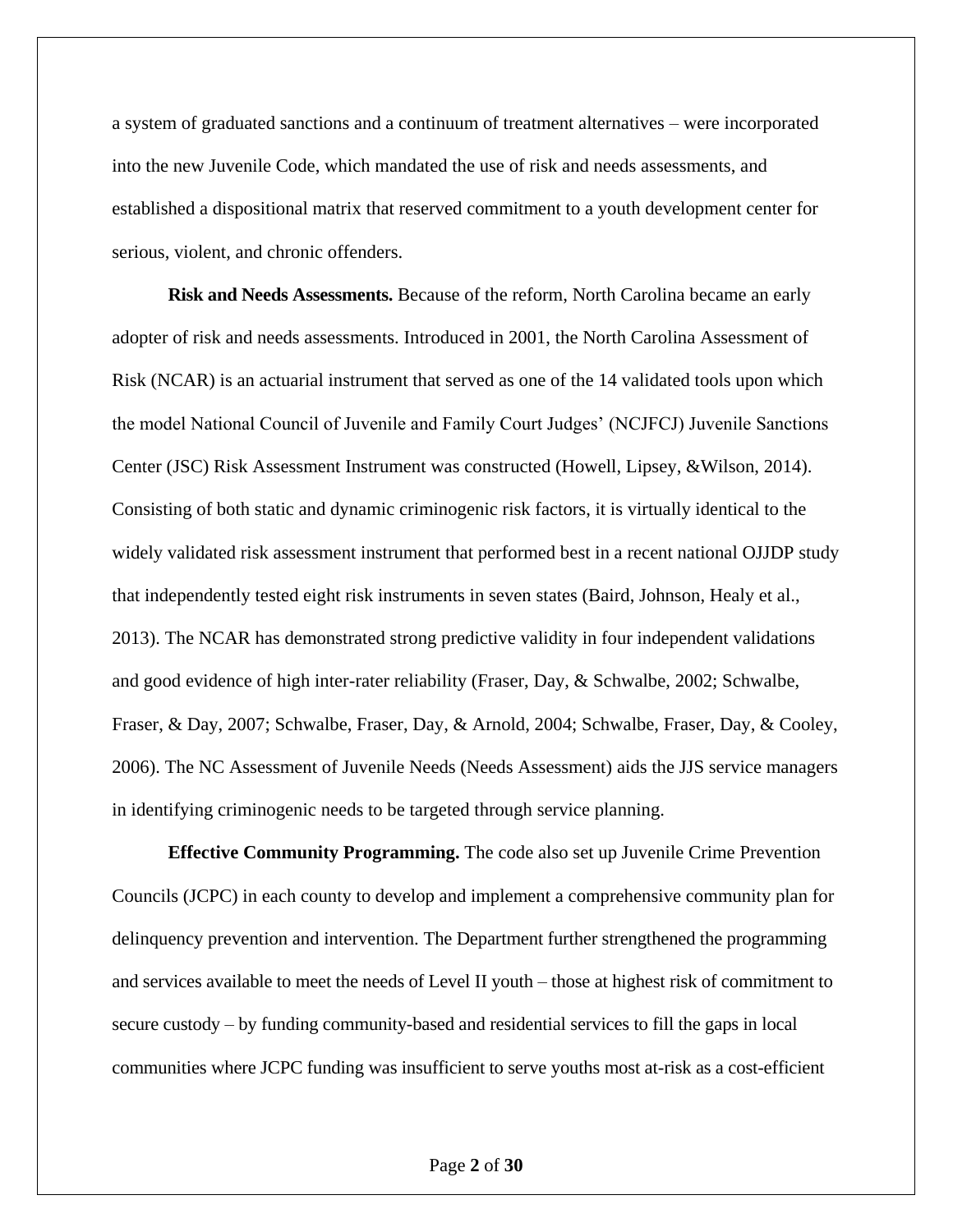alternative to YDCs and detention centers. These evidence-based services, which include Multisystemic Therapy (MST), Functional Family Therapy (FFT), and wraparound and cognitivebehavioral transition programming, will be available in all counties beginning in FY 2015-16.

Efforts are underway to ensure that all of the JCPC- and JJ-funded community programs across the state are rooted in principles of effective programming. Mark Lipsey developed and validated a tool in our state called the Standardized Program Evaluation Protocol (SPEP) (Lipsey, Howell, & Tidd, 2007). The SPEP is a data-driven rating system for evaluating program effectiveness, using what research evidence has identified as the most effective features of programs aimed at reducing rates of juvenile offending. Ratings of service categories, amount of service (dosage), quality of service delivery, and the proportion of high risk youth served are combined to produce an index of effectiveness as well as to prescribe ways to enhance program effectiveness. North Carolina's JJS has begun to use the SPEP to evaluate the state's community-based programs. This system of research-based statewide program improvement planning is augmenting the number and type of effective community programs available across the state.

**Evidence-Based Treatment Programming in YDCs***.* In 2004, JJS initiated a 5-year-long data-driven overhaul of its youth development centers. Innovations included a change in focus from correctional to therapeutic; psychological evaluations using a standardized assessment battery upon admission; enhancing the staffing pattern to include a licensed mental health clinician and a social worker at a ratio no greater than 1 for every 16 youth; changing direct care staff roles from posted guards to counselors practicing engaged supervision; and training direct care staff to promote the acquisition of pro-social skills among youth in secure custody using the strategies identified by meta-analyses of "what works" with juvenile offenders as most effective: role-playing, modeling, repeated practice of alternative behaviors, and cognitive restructuring to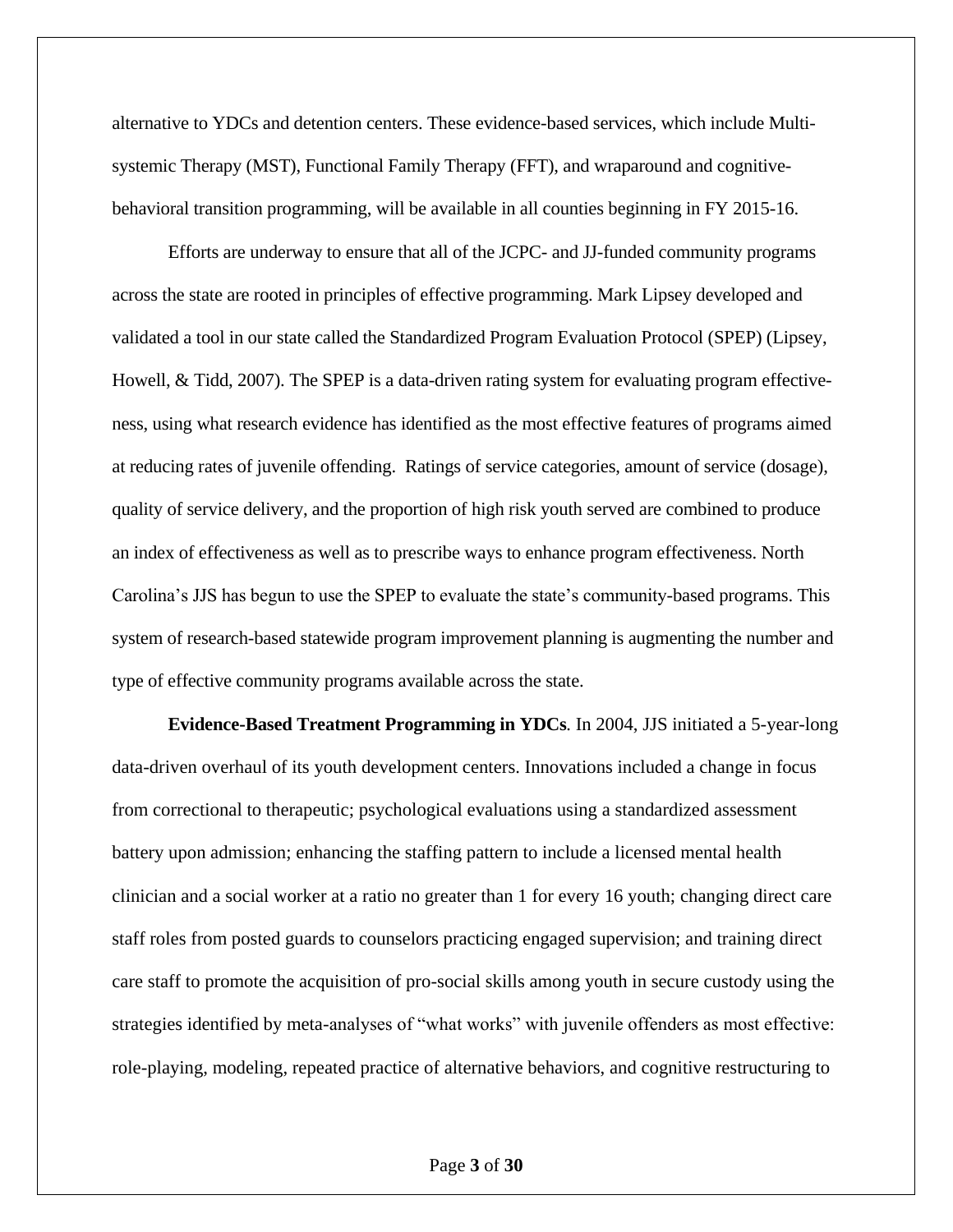modify thoughts/emotions (Andrews & Bonta, 2010). Four YDCs using this model of care and staffing pattern were opened across the state in 2008 to replace older, outdated ones.

**Innovative Work within Court Services.** Over recent years, JJS has made similar strides within its Court Services operations (the equivalent to Community Corrections in many states). In 2011, Court Services initiated a series of interventions aimed at reducing the use of unnecessary confinement in short-stay detention centers. Local and regionally-based educational efforts took place with stakeholder groups (judges, district attorneys, law enforcement, juvenile justice, community programs, schools, mental health, etc.) to share data on effective practices regarding detention and other issues in juvenile justice, with an emphasis on evidence-based practices. A structured decision-making tool, the Detention Assessment Tool (DAT), was piloted in 2012 to guide decisions about the use of short-term detainment. The efforts proved hugely successful: between 2011 and 2014, detention resident days decreased by 29 percent, resulting in a cost savings of more than \$13 million, while also decreasing rates of reoffending.

All of these efforts are paying off. Consistent with national statistics, North Carolina has witnessed a significant decrease in juvenile crime over the last decade. The rate of delinquency complaints has decreased by 35 percent, from 34.61 per 1,000 youth in CY 2002 to 22.52 per 1,000 in CY 2014. Annual YDC admissions have dropped nearly 70 percent - from 660 in CY 2001, to 201 in CY 2014 – and during this same period, annual detention admissions have dropped 57 percent - from 7,500 in CY 2005, to 3,229 in CY 2014.

#### **Opportunities for Improvement**

With its Juvenile Reform as an impetus, NC's JJS is doing many things right. However, there is a need to understand and address why more youth do not succeed following reentry. After exploration and analysis, as well as consideration of the Council of State Governments'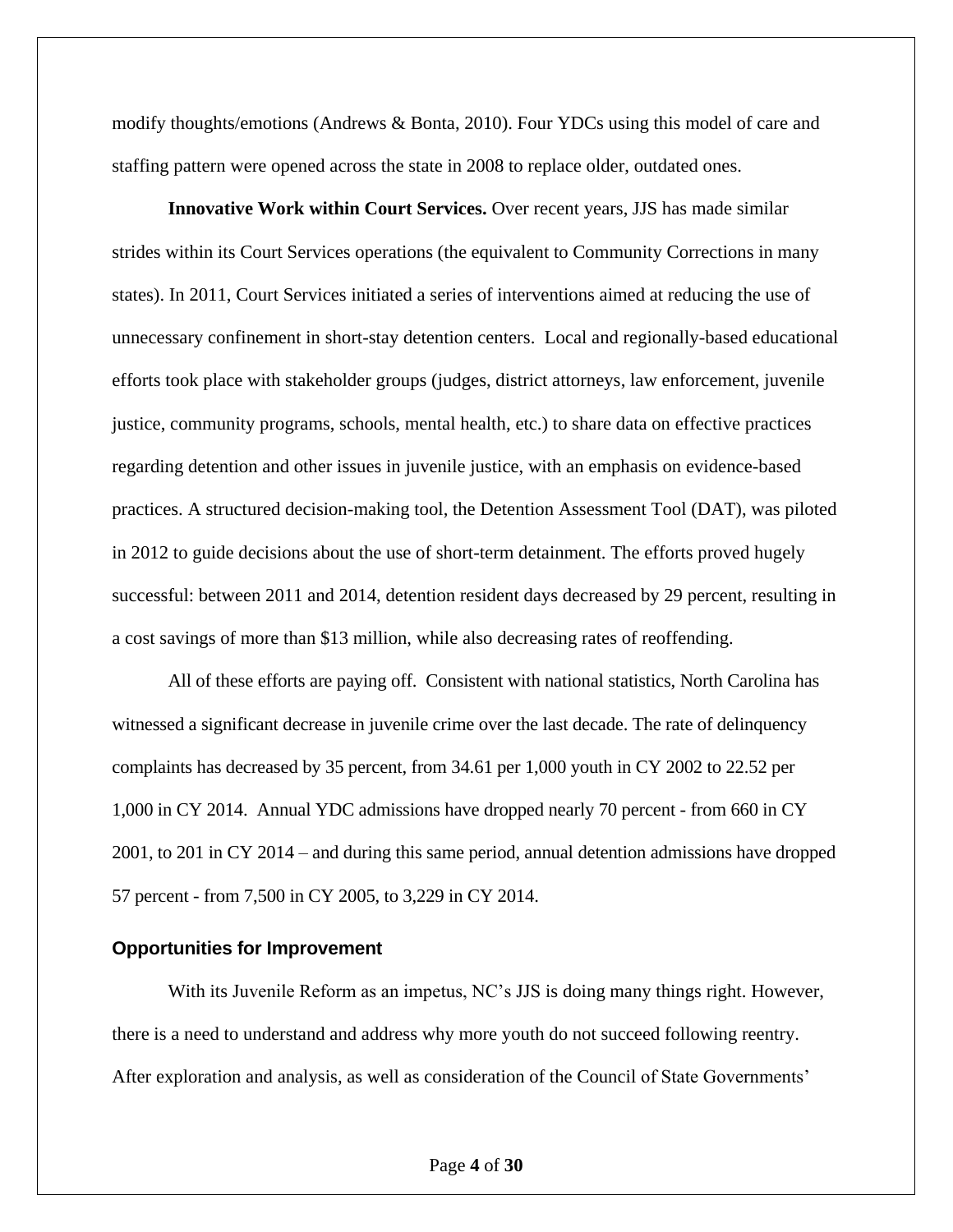reentry assessment, the diverse group of stakeholders comprising the North Carolina Juvenile Reentry Reform Task Force concluded that there is a significant opportunity to improve our approach to service planning, matching of needs to services, and programming, as follows:

**Re-norming and Strengthening the Use of the Risk Assessment Instrument.** The NCAR has demonstrated strong predictive validity since its introduction in 2001. Recidivism analyses based on NCAR data consistently produce the expected step-wise increase in rate of reoffending as level of assessed risk increases (e.g., it continues to "rank" assessed youth along a continuum from lower to higher risk), but the cut-offs defining Low, Medium, and High risk have appeared elevated over recent years and in need of adjustment. We further plan to develop an annual training and evaluation system through which we can establish that employees are using it in a consistent manner.

**Strengthening the Use of the Needs Assessment Instrument**. JJS uses a state-of-the-art criminogenic needs assessment instrument that provides an easy-to-use overview of a youth's problems and treatment needs in important social development domains (family, school, peers, substance abuse, and mental health). It identifies cases with elevated risk and criminogenic needs to inform the best allocation of time and resources. However, more training and fidelity monitoring are needed to improve the reliability of the information gathered by this assessment, which is essential to effective service planning and for informing decisions regarding readiness for release. In addition, users must clearly understand its role in flagging offenders who require more in-depth assessment, including a face-to-face clinical assessment.

**Uniform Case Planning.** In the process of piloting a service planning tool, we have identified multiple areas in need of improvement. We plan to refine our plan and make content changes to ensure that it is appropriate for use with youth at all points of contact in the system. At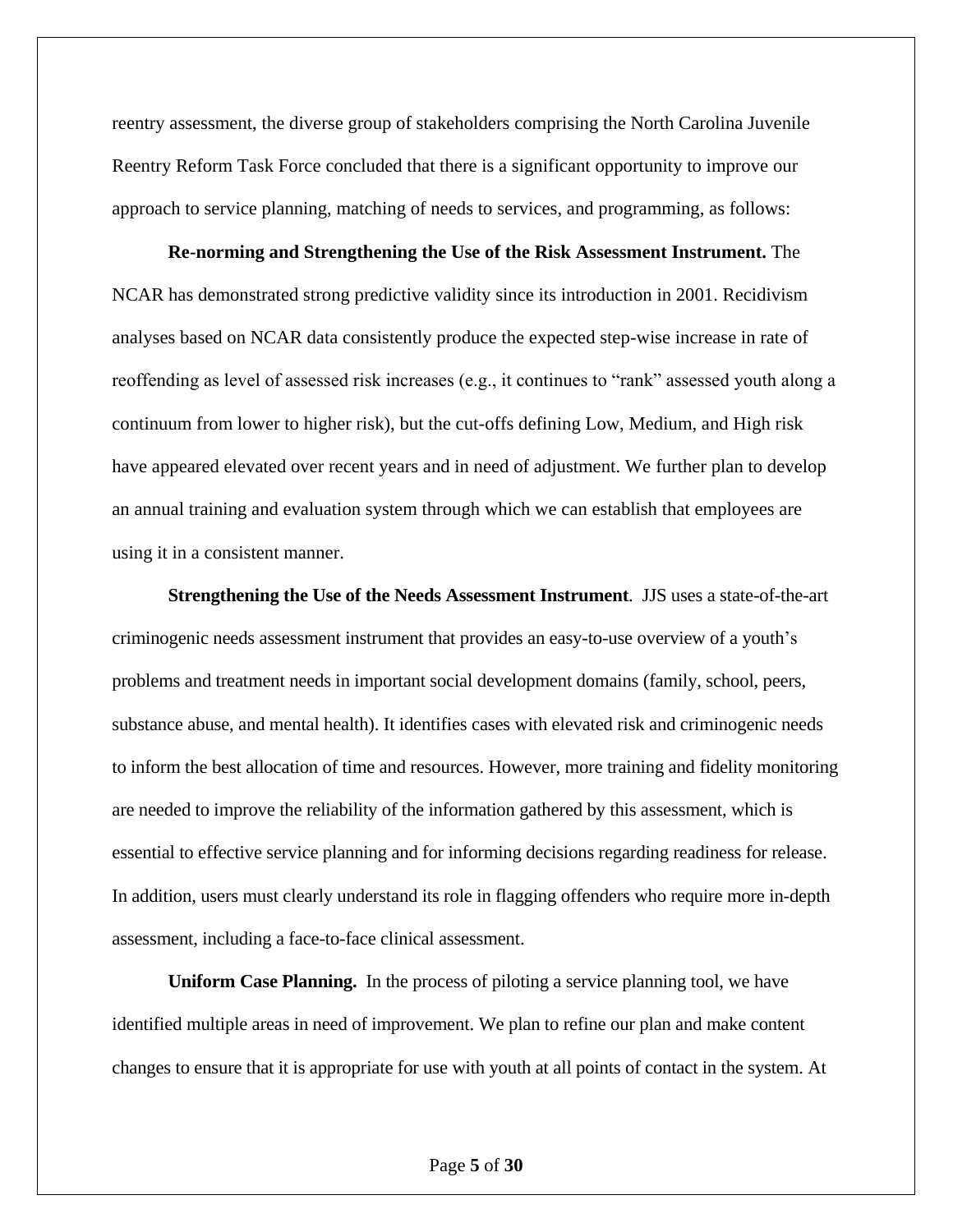present, JJ-involved youths are managed by three somewhat siloed approaches to case plans: one type for those managed in the community; another for those committed to YDCs; and a third used with youth during reentry. We aim to have one unified system-wide service planning approach.

**Service Matching.** We have an impressive evidence-based and -supported array of community-based interventions, programs and resources for transitioning youth, but we do not have assurances that youth are being matched to services based on needs and responsivity factors. Service matching resources are needed to align evidence-based services (and program types identified by the SPEP) to specific treatment needs of youths and their families. In other words, there is a need to shift from a service-driven to a needs-driven approach.

The Task Force also identified several barriers to successful reentry programming:

**Barriers to school reentry**. State statutes provide that local school boards "may deny admission to or place reasonable conditions on the admission" of a youth who has been suspended or expelled from school, or who has been convicted of a felony.<sup>1</sup> Local school board discretion has led to the routine enrollment of youths discharged from facilities in alternative schools, rather than placement in the type of school setting best suited to meet the needs of each youth.

**Limited vocational training resources***.* The opening of smaller facilities improved the safety and effectiveness of treatment of youth, but these facilities lack the classroom space to provide vocational training and sufficient workforce development opportunities.

**Inconsistent family engagement**. North Carolina's juvenile justice system features a range of intervention and prevention programs and offers opportunities for parental involvement with local JCPCs and their programs, court counselors and staff at facilities. However, initiating and maintaining productive family engagement, particularly with families of youth reentering the community, remains a formidable challenge.

 $\overline{a}$ 

<sup>1</sup> *NCG S §115C-366* [http://www.ncleg.net/EnactedLegislation/Statutes/HTML/BySection/Chapter\\_115C/GS\\_115C-366.html](http://www.ncleg.net/EnactedLegislation/Statutes/HTML/BySection/Chapter_115C/GS_115C-366.html)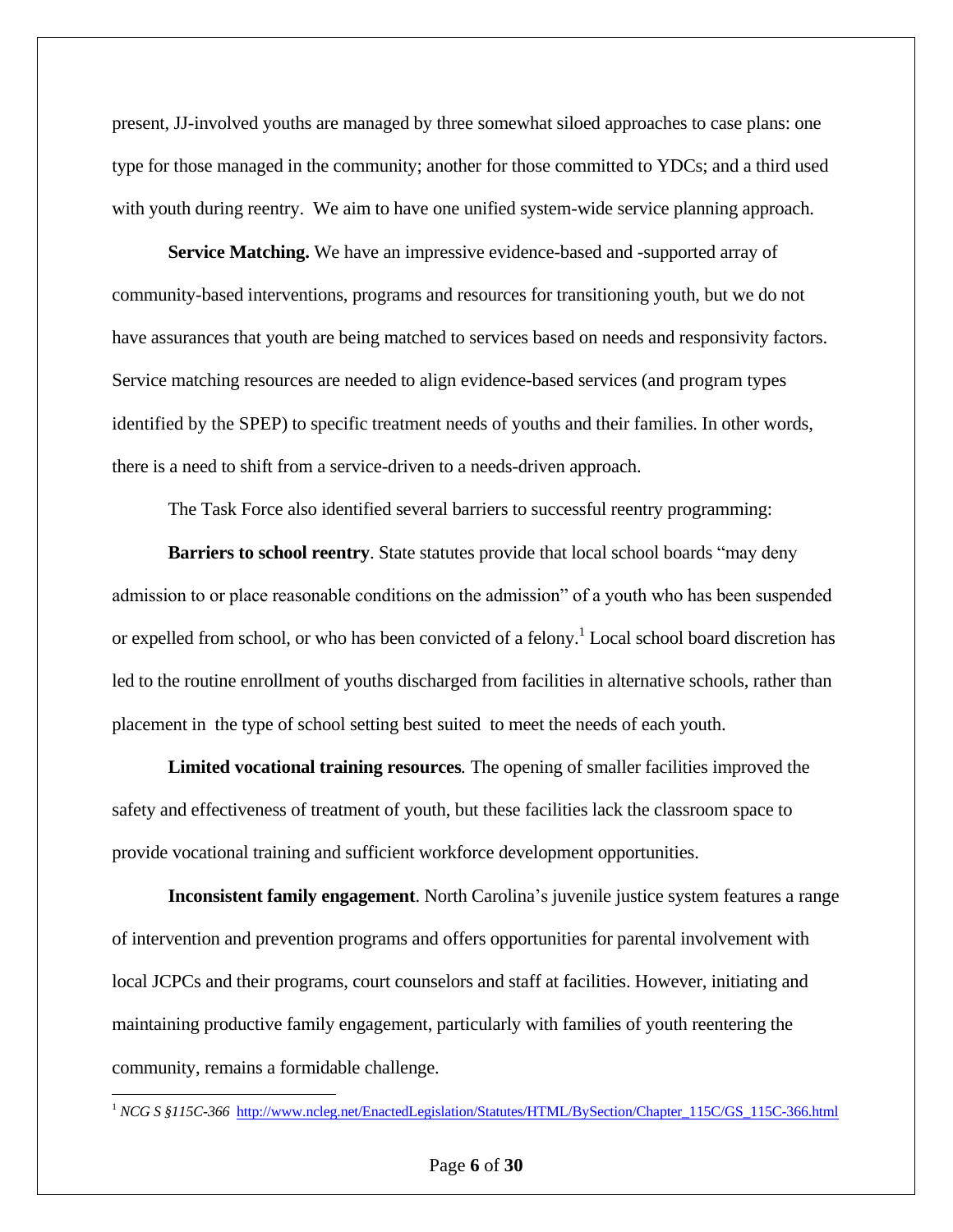#### **Current Reentry Process and Target Population**

**Reentry.** Juvenile court counselors supervise all youths released from commitment status on post-release supervision (PRS). Initial supervision is provided at the intensive level for a period of at least 15 calendar days. Statute mandates that the youth must be supervised on PRS for at least 90 calendar days and not more than 12 months. In FY 2012-13, 442 youths were on PRS at some point during the year, and the average daily population of youths on PRS was 156. Planning for juvenile reentry begins at court disposition, continues throughout the youth's confinement term, and follows their release to the community. It requires a continuum of care designed to guard against the reemergence of antisocial behavior, while also promoting ongoing progress toward service plan goals. For example, YDCs provide transitional services to youth such as assisting with school reentry and developing money management and job-seeking skills. Aftercare is conceptualized as the final stage of programming for youth, recognizing that while reintegration into the youth's home community marks a change in setting, the facilitation and monitoring of progress toward service plan goals must continue. Aftercare services are therefore aimed at addressing criminogenic needs by linking newly released youth with community supports, treatment providers, families, and schools and/or employment, while slowly diminishing the role of JJS.

**Target Population**. The target population for this project is all youth served by four types of residential programs, across 14 facilities: 1) three community-based male and female short-term residential facilities, 2) five community-based multipurpose group homes, 3) four YDCs, and 4) two community-based transitional living homes. Youths placed in these facilities have received a Level II or III disposition<sup>2</sup> in juvenile court and are assessed as medium to high risk. In FY 2012-13 and FY 2013-14, there were 1,014 releases from the 14 facilities: 482 from YDCs and 532 from

 $\overline{a}$ 

 $2^{2}$  By statute,: Level I, Community Dispositions; Level II, Intermediate Dispositions; and Level III, Commitment (see [http://www.ncleg.net/EnactedLegislation/Statutes/HTML/BySection/Chapter\\_7B/GS\\_7B-2508.html\)](http://www.ncleg.net/EnactedLegislation/Statutes/HTML/BySection/Chapter_7B/GS_7B-2508.html)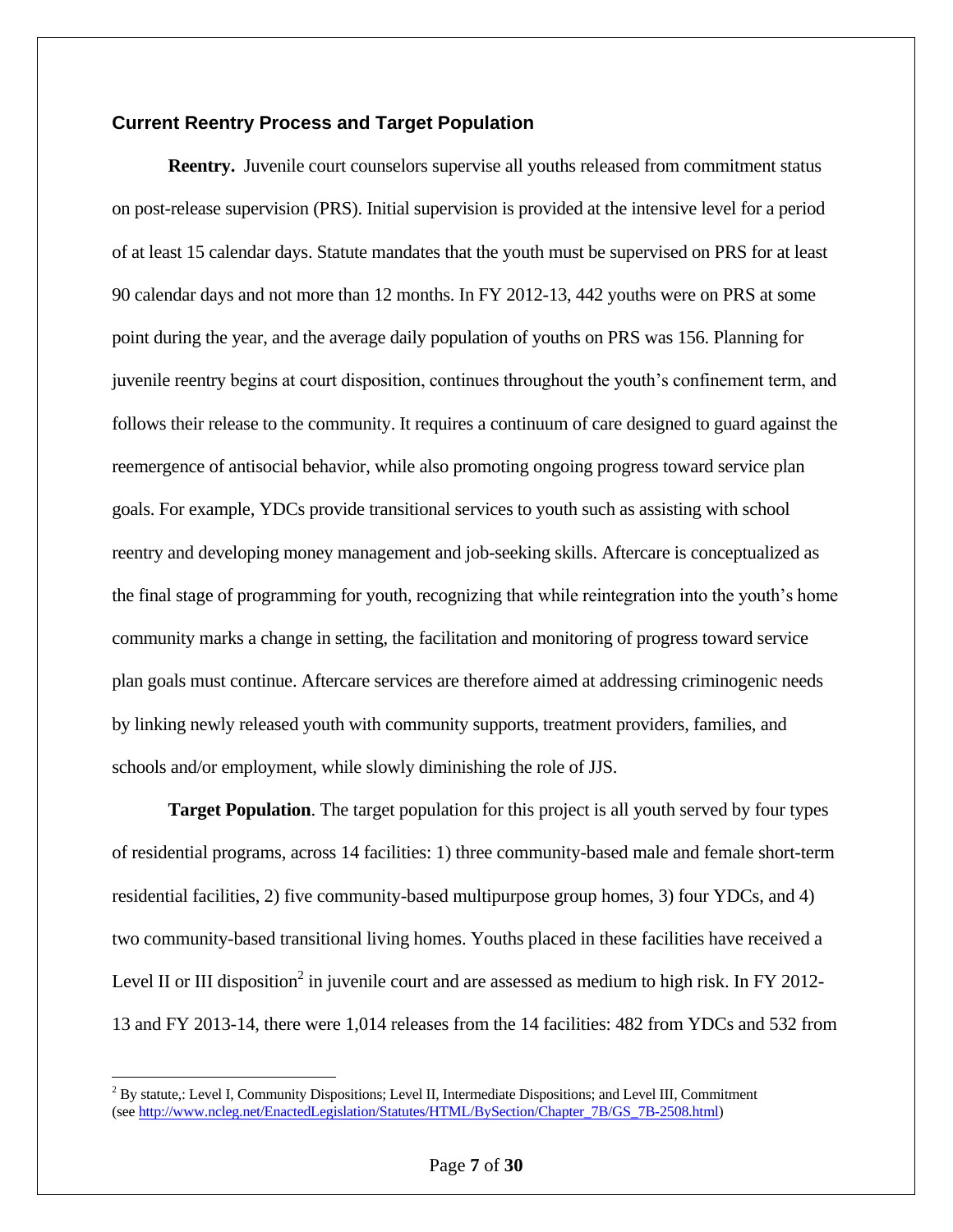a residential facility. Among these, 14 percent were female and 86.7 percent were age 15 or older at release. African-American youth comprised the majority (59.6 percent). The average length of stay differed for each residential program type: 4 to 5 months for short-term residential, an average of 6 months for multipurpose group homes, 14 months for YDCs, and 4 months for transitional living homes. Youth in out-of-home placements presented with elevated risk and needs levels, including lengthy court histories, assaultive behaviors, substance use problems, serious school problems, parents unable or unwilling to provide supervision, a history of victimization, dangerous sexual behaviors, mental health needs, discord in the home, and familial substance use and criminality. The target population is predominantly medium to high risk, with the highest risk populations being served in YDCs (20% medium and 74% high risk) and transitional living homes (19% medium and 77% high risk). A table of reliable statewide risk and needs data broken down by type of residential placement is available upon request.

With respect to recidivism, Table 1 shows rates for YDC and residential exits in FY 2012- 13 and FY 2013-14. Recidivism rates over a 24-month period following discharge range from 33 percent for YDC exits to 55 percent for exits from transitional homes.

| <b>Post-Discharge Time Frame</b>                                           | <b>Short-Term</b><br><b>Residential</b><br><b>Programs</b> | <b>Multi-Purpose</b><br><b>Group Homes</b> | <b>YDCs</b>  | <b>Transitional</b><br><b>Living</b><br><b>Homes</b> |
|----------------------------------------------------------------------------|------------------------------------------------------------|--------------------------------------------|--------------|------------------------------------------------------|
| Distinct Juveniles in the Community for<br>At Least 6, 12 or 24 Months     | 142                                                        | 66                                         | 230          | 11                                                   |
| <b>Distinct Juveniles with Delinguent Complaints</b>                       | 32                                                         | 19                                         | 13           | $\Omega$                                             |
| <b>Distinct Juveniles with Delinguent Complaints</b><br><b>Adjudicated</b> | 24                                                         | 15                                         | $\mathbf{q}$ | $\Omega$                                             |
| <b>Adult Convictions (Distinct Juveniles)</b>                              | 34                                                         | 19                                         | 69           | 6                                                    |
| <b>Distinct Juveniles with Adjudications or Convictions</b>                | 56                                                         | 30                                         | 77           | 6                                                    |
| <b>Recidivism - Juvenile Adjudications + Adult Convictions</b>             | 39%                                                        | 45%                                        | 33%          | 55%                                                  |

**Table 1. Number of Youth Placed and Two-Year Post-Discharge Recidivism Rates, by Facility Type: FY 2012-13, FY 2013-14**

*Source: JJS (NC-JOIN), DPS (OPUS)*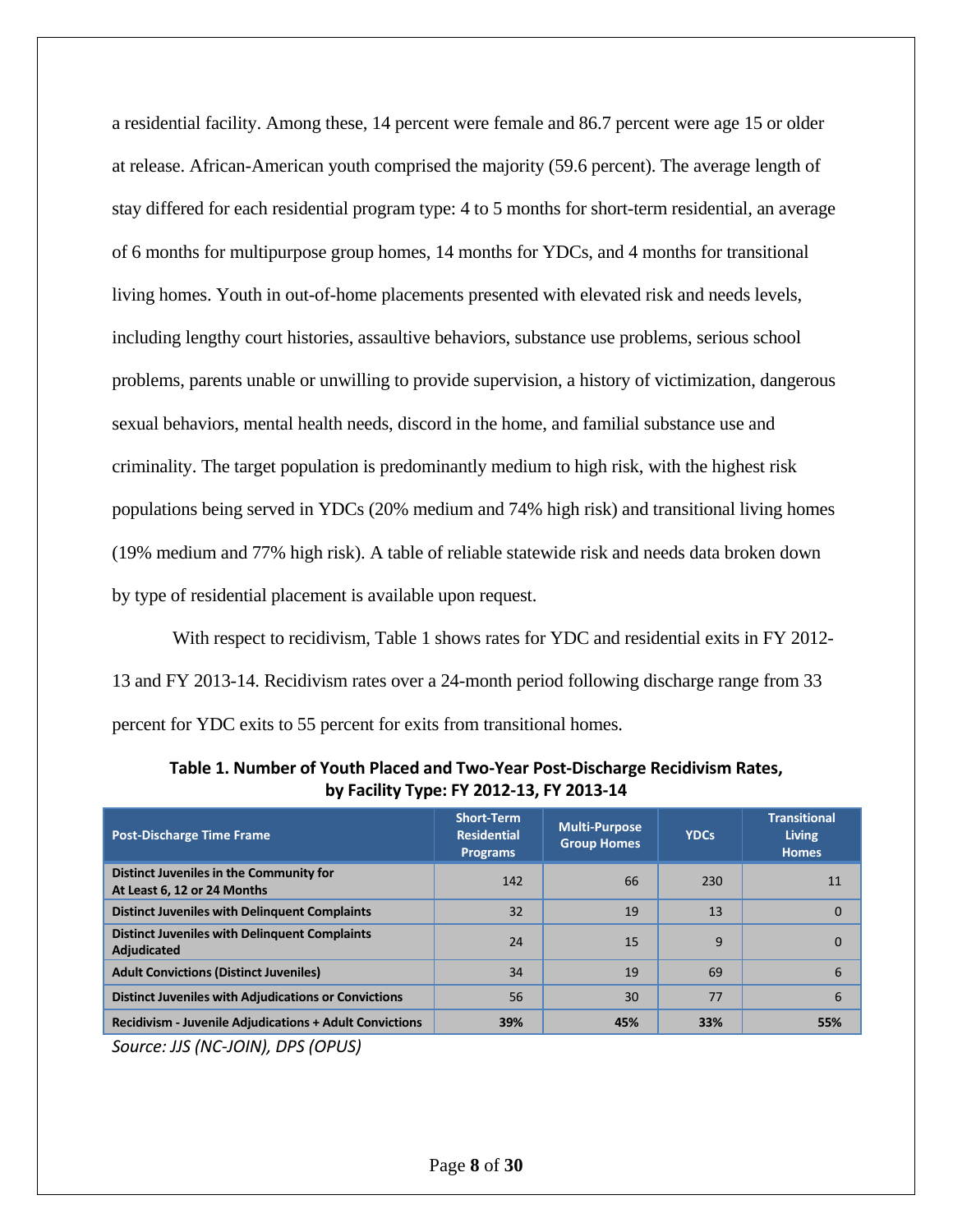JJS has a demonstrated commitment to continuous process improvement to positively impact the lives of youth who come into contact with the juvenile justice system. It is poised, through the reentry reform initiative, to address deficiencies in case planning, service matching, and programming to improve outcomes for youths, including those most at-risk of future offending, and their families. JJS has assembled a dynamic Juvenile Reentry Reform Task Force comprised of members from agencies representing child welfare, social services, mental health, educational systems, the courts and other public and private entities that will continue to guide and provide oversight during the implementation of the reform initiative. JJS's statewide management information systems are also an enormous asset in informing implementation progress and outcomes. Finally, JJS will partner with RTI and SAS to engage their extensive knowledge and experience on the technical development and evaluation components of the implementation project.

#### **Goals, Objectives and Performance Measures**

North Carolina has made great strides in its JJ system reforms, recognizing the need to focus on rehabilitative programming that provides necessary services to our most serious JJ-involved youths. However, deficits and gaps exist in this programming and statewide infrastructure. The reentry reform initiative developed under the Second Chance Act Planning Grant addresses our system's shortcomings, and includes research-informed strategies to transform North Carolina's reentry process to significantly reduce recidivism, and improve positive youth outcomes.

#### **Goals and Objectives**

During the planning year, the Reentry Reform Task Force and its subgroups, guided by CSG, identified and developed strategies to address four overarching objectives seen as essential to the proposed reentry systems reform effort: 1) the implementation of an individualized, continuous and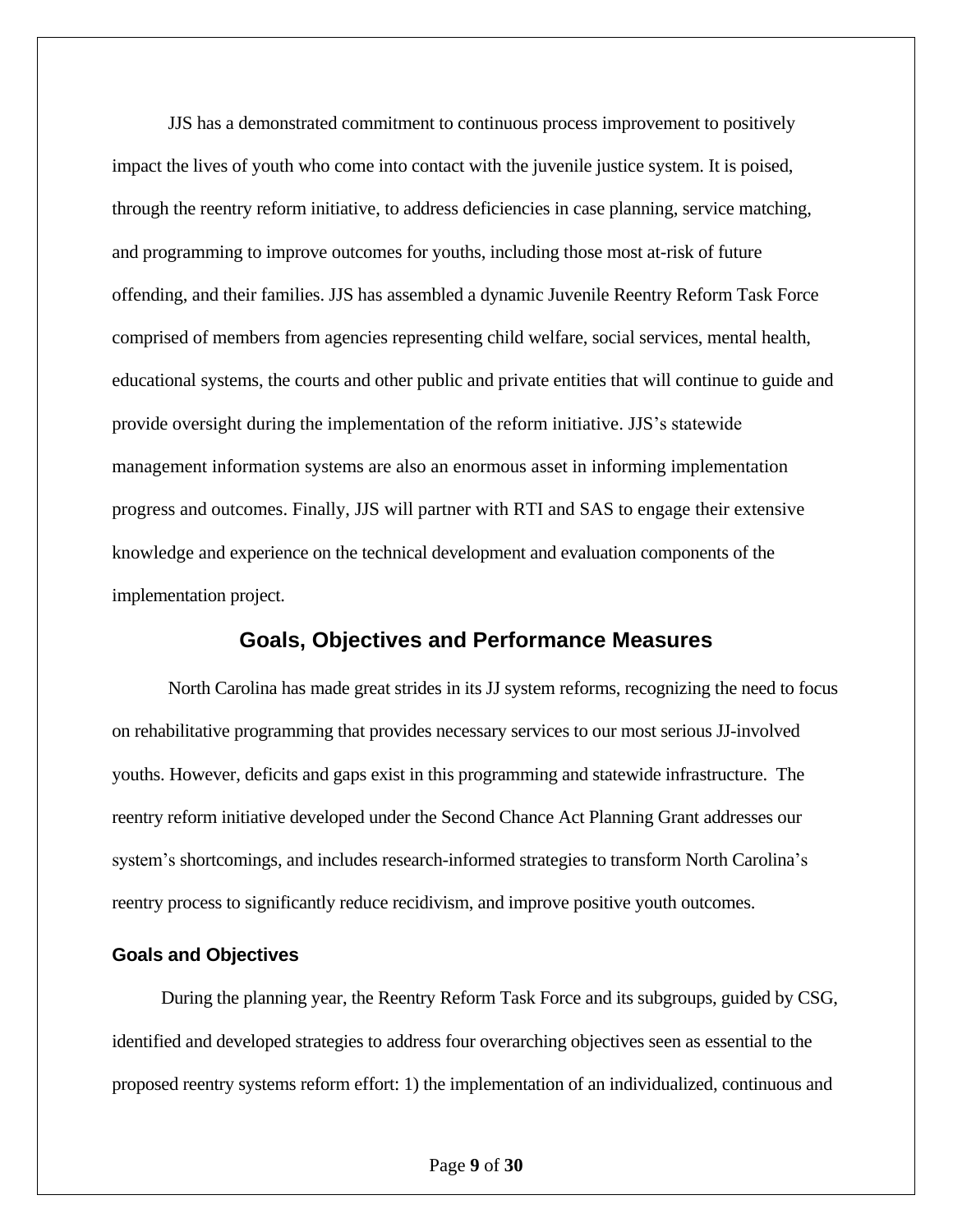comprehensive service plan that is initiated at intake and follows each youth through all points of contact with the system; 2) the delivery of effective transition programming emphasizing workforce readiness and education; 3) enhancing efforts to engage and strengthen families; and 4) improving the ability to track the impact of efforts on recidivism, education, employment and behavioral health outcomes. The resulting reentry reform initiative is designed to meet the following goal and objectives: *Reduce the recidivism rate by 50% over 5 years, and improve education, employment, and behavioral health outcomes of "deep-end" youth involved in the juvenile justice system* 

- Objective 1. JJS will deliver risk and needs-driven case planning and service linkage, and employ effective supervision practices.
	- o Key Task 1. Improve the Reliable Use of our Risk and Needs Assessment Instruments.
	- o Key Task 2. Implement a Comprehensive Service Plan.
	- o Key Task 3. Implement a Service Matching Tool.
- Objective 2. JJS will deliver effective and developmentally appropriate programming, including education and workforce development services that target criminogenic needs.
	- o Key Task 4. Implement a Workforce Development and Education Strategy.
- Objective 3. JJS will engage and strengthen families of youth involved along the juvenile justice continuum, including reentry.
	- o Key Task 5. Implement a Family Engagement and Strengthening Strategy.
- Objective 4. JJS will document the effect of its reentry reform strategy on recidivism, education, employment and behavioral health outcomes.
- o Key Task 6. Evaluate North Carolina's Statewide Reentry Reform Initiative. The reentry reform initiative's goal and objectives are meant to be achieved over the next five years. Because funds are available to support only the first year of implementation, only short-term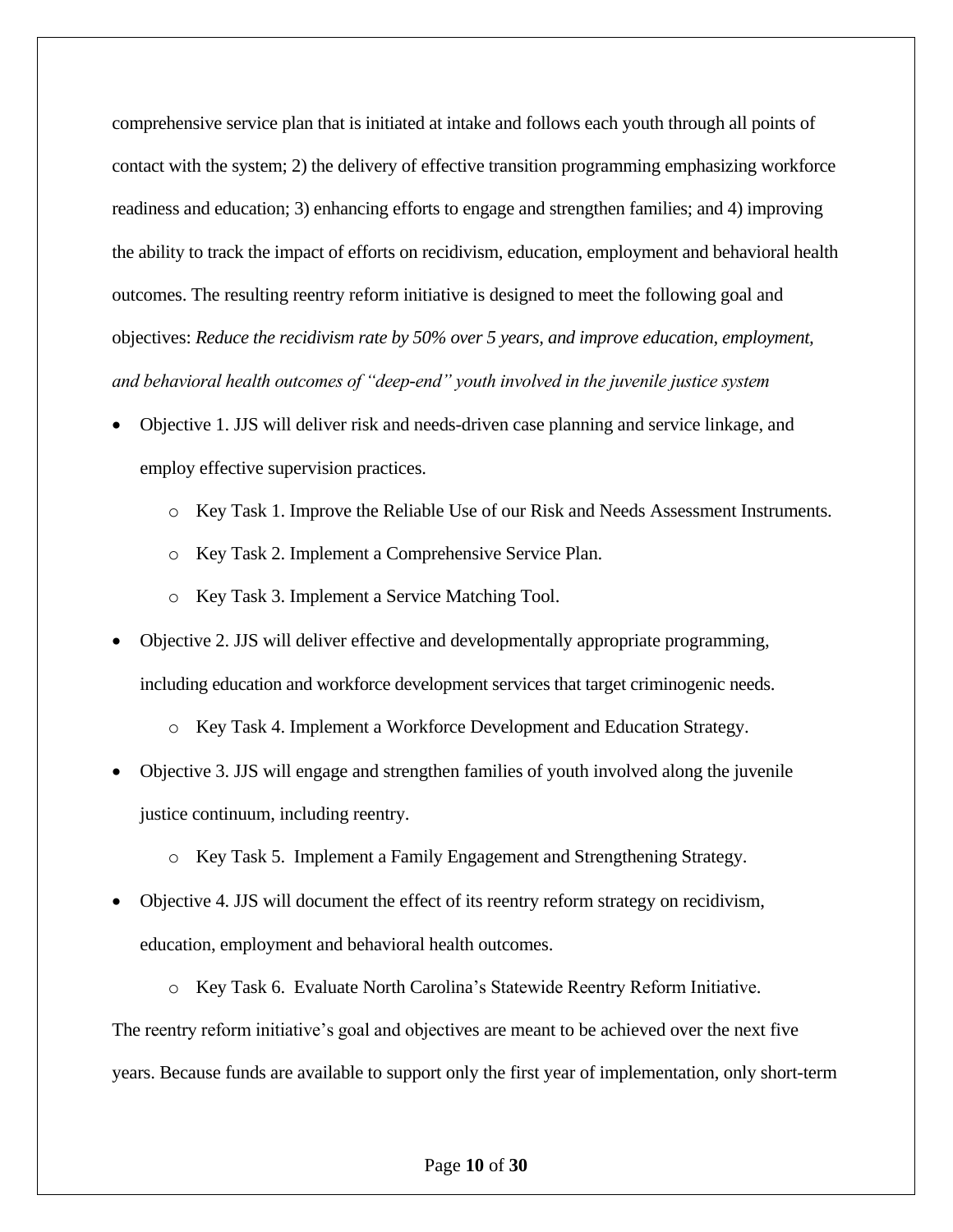reform efforts are presented. The conceptual framework for the 12-month implementation project is depicted in the attached logic model.

#### **Performance Measures**

JJS has strong capacity to provide the required Government Performance and Results Act of 1993 (GPRA) performance measures. JJS has two established juvenile justice data systems with policy and procedure requirements for up-to-date, accurate data: NC-JOIN (North Carolina-Juvenile Online Information Network) and ALLIES (A Local Link to Improve Effective Services). NC-JOIN, in operation statewide since January 2004, contains individual-level data on intake, court, facility and non-court-ordered and court-ordered supervision and service provision. ALLIES, a statewide client tracking system in operation since July 2011, contains individual level data (e.g., program participation, duration and outcome) and program-level data (e.g., program type, funding) on JJS-funded prevention, intervention and reentry programs. Additionally, RTI, the proposed subgrantee, has developed the Implementation Indicators Tracking System to document near "realtime" performance measures specific to this initiative that are not contained in JJS systems. Thus, JJS is well-positioned to provide OJJDP with timely, statewide quantitative information on youth targeted for this reentry initiative, as well as system-level changes resulting from the initiative's efforts, from which to measure performance.

#### **Project Design and Implementation**

The proposed Juvenile Reentry Reform Initiative is comprised of seven inter-related objectives detailed below. It envisions an implementation plan consisting of a seamless continuum of coordinated services and supervision for each youth tailored to his or her elevated risk factors and criminogenic needs, in concert with workforce development, education, and family engagement and strengthening strategies. The 12-month project timeline is attached.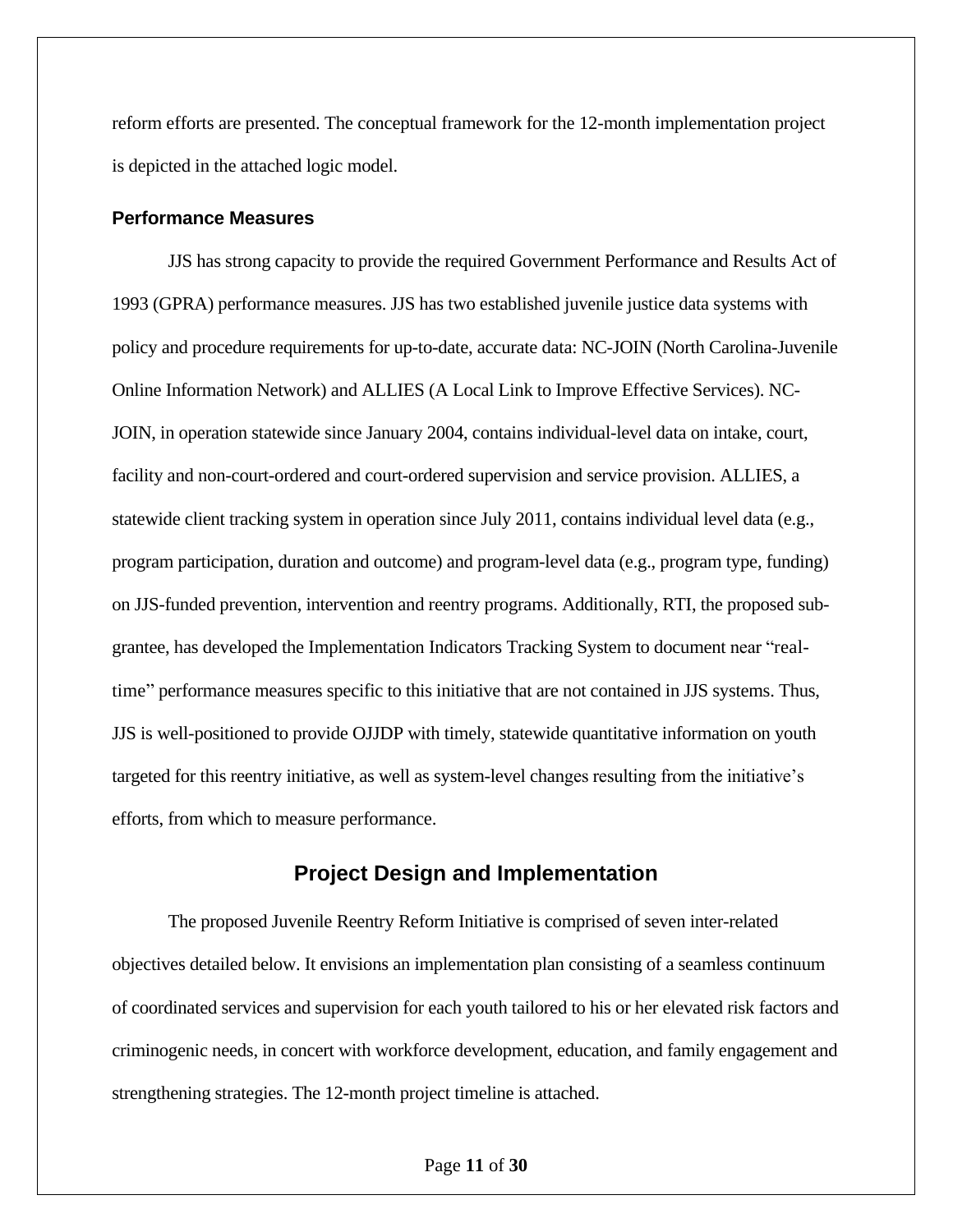**Key Task 1. Improve the reliable use of North Carolina's risk and criminogenic needs assessment.** In Months 1-4, DACJJ's Research and Decision Support Section (RDSS) staff will re-norm the risk assessment instrument. They will use a sample of completed risk assessment scores extracted from NC-JOIN and the sample's recidivism rates will be tracked. Recidivism following risk assessment will be defined as juvenile adjudications, sourced from NC-JOIN, and adult convictions, sourced from OPUS (Offender Population Unified System). Analyses will be used to adjust points, weights and cut-offs as warranted to more accurately reflect rates of reoffending. The RDSS has experience re-norming risk assessment instruments, having recently completed a similar project involving the risk instrument used with the state's adult offenders.

In Months 1-4, a training curriculum will be developed to address the administration, scoring, and use of the validated risk and needs assessments. An in-person training curriculum module (to be incorporated in the intensive training surrounding the launch of the comprehensive service plan, described under Objective 2), as well as a version to be used as an annually recurring booster training, will be developed, with the latter embedded within the web-based employee learning management system (LMS). In Months 3-8, a web-based annual certification exam and supporting materials will be developed to establish that the user can reliably and consistently administer the instrument. Policy changes addressing the use of the assessments in service planning and release and reentry decisions, the training and certification requirements for use of the instruments, and changes made in supporting quality assurance processes will be completed in Months 4-8. Corresponding changes will be made in affected job descriptions, performance management tools and in contract language for community-based providers. Implementation of the certification requirement and launch of the web-based training and testing will occur in Month 9.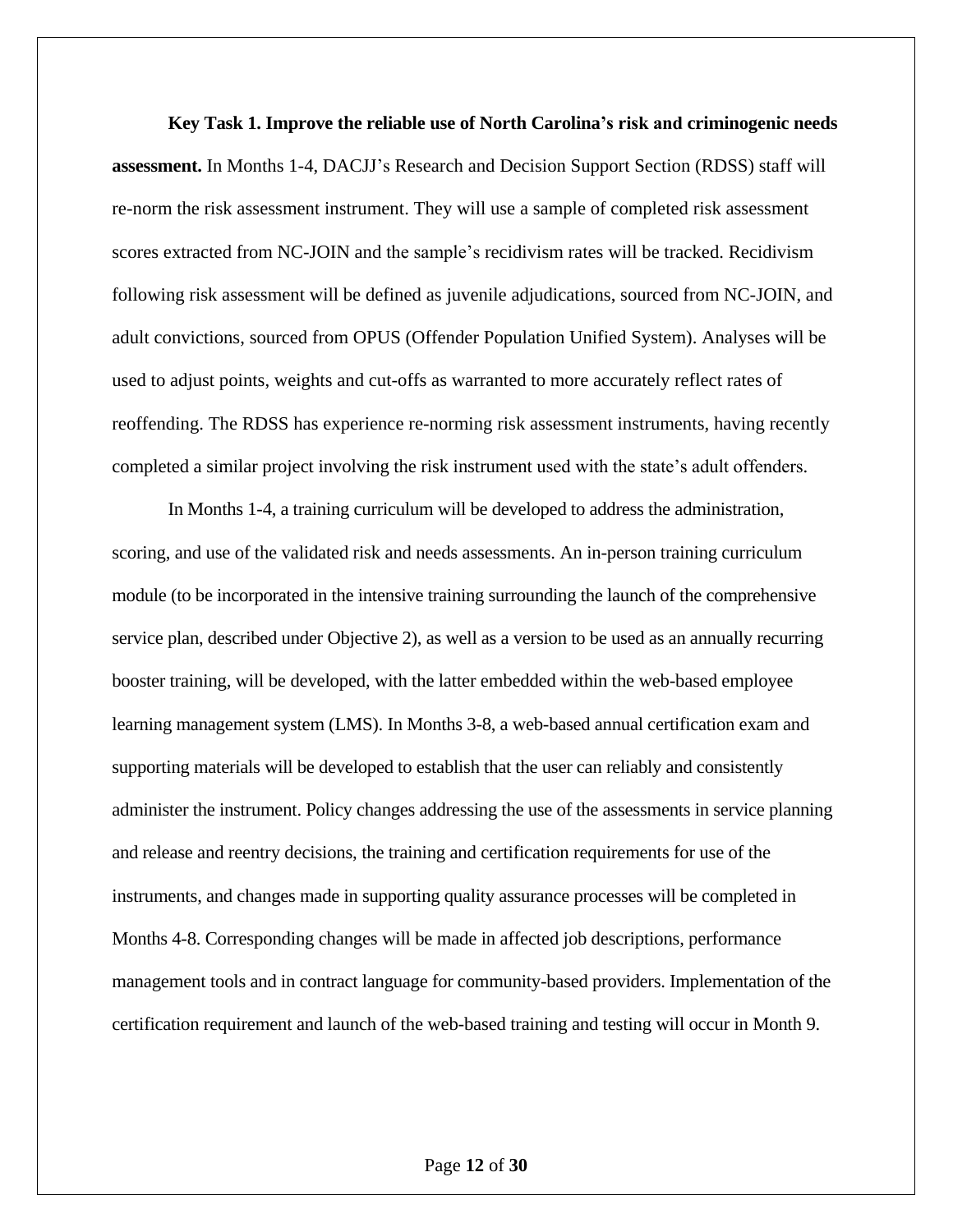**Key Task 2. Implement a comprehensive service plan.** To address deficiencies in the use of service plans by court supervision and facility staff, JJS developed an electronic NC-JOIN-based, needs-driven, comprehensive service plan for use by court counselors dealing with youth under varying types of community supervision. The service plan is developed and updated following a needs assessment, data-gathering activities, and structured interviews with the youth and family at least every 90 days. It has been piloted in its current version in four of the state's 30 judicial districts since February 2015, with its evaluation concluding in late summer 2015.

During the 12-month project period, we plan to develop additional modules for the comprehensive service plan to address its functionality within residential facilities, ensure that criminogenic needs are consistently targeted, and link needs to facility- and community-based services. In Months 1-3, a subset of the members of the Task Force's service planning subgroup, joined by staff representing the four types of residential placements for youths, community program providers and Juvenile Court Services, will identify needed content changes. During Months 2-6, staff from SAS, via the Government Data Analytics Center (GDAC), will use their programming and software expertise to help incorporate content changes while also making functional improvements. SAS will introduce enhancements to the service plan application to produce an improved, automated business workflow to enable efficient and effective management of service plan components, and implement an intuitive and user-friendly application interface. In Months 6–8, SAS will undertake user acceptance testing, and in Months 8-12, SAS will work to incorporate into the service plan the analytic model described under Objective 3, below, to produce the automated services recommendations that result from sophisticated linkages between needs assessment and services matching.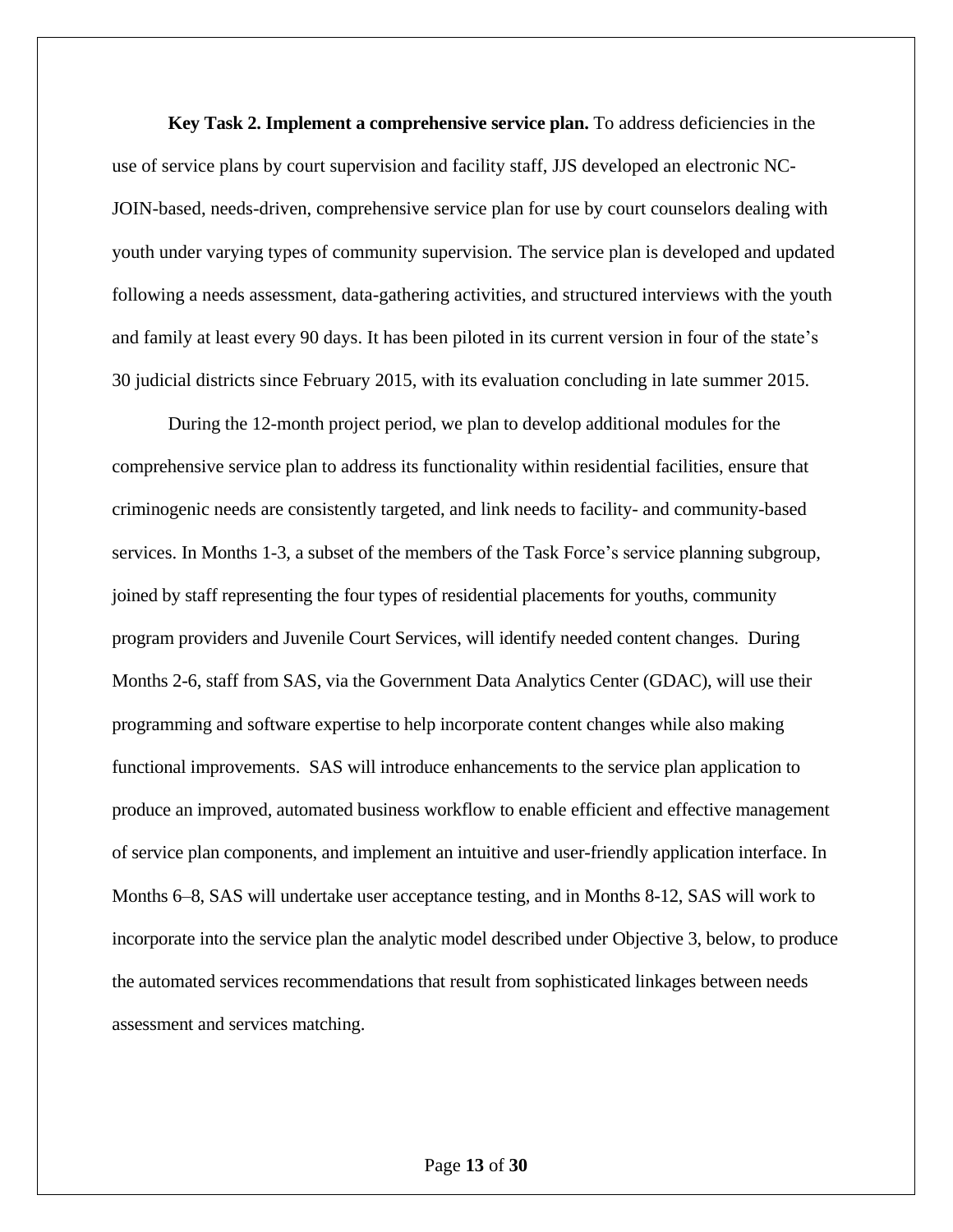Concurrent to SAS' efforts, JJS, assisted by Task Force service planning subgroup members, will identify an implementation team drawn from a vertical slice of the agency. In Months 1-2, the team will develop a training and implementation plan that includes multiple tiers of training for leadership, supervisors responsible for fidelity management, stakeholders and staff, and include plans for the development of fidelity checklists to be used during monthly case reviews by supervisors, coaching protocols and resources, and a QA process that includes checks on service planning and fidelity monitoring activities. In Months 2-6, the team will develop the training curricula targeting the above audiences, as well as an intensive two-day training for court services, YDC and residential program staff, incorporating family engagement training (see Objective 5), strengths-based interviewing, tools for developing natural supports, use of the risk and needs assessment instruments (see Objective 1), needs-driven service planning, and serviceto-needs matching. The training curriculum development team will include an evaluation plan, a curriculum designed specifically for remedial purposes, a plan for bringing new hires up to speed, and a plan for annual refresher trainings offered through the web-based LMS. In Months 5-8, the team will work with leadership to identify and revise policies to incorporate changes regarding service planning and corresponding changes in our QA instruments. They will revise job descriptions and performance management instruments to incorporate new expectations of court services, facilities and community program employees and QA staff. In Months 7- 8, the team will work with the staff of University of North Carolina's School of Government in Chapel Hill to develop training modules for the juvenile and family court judges, public defenders and district attorneys to be incorporated into their ongoing trainings. Policy changes will be rolled out through the web-based LMS. Training of trainers in the service plan initiative will be completed in Month 9. They in turn will train the staff in their regions by the end of Month 10.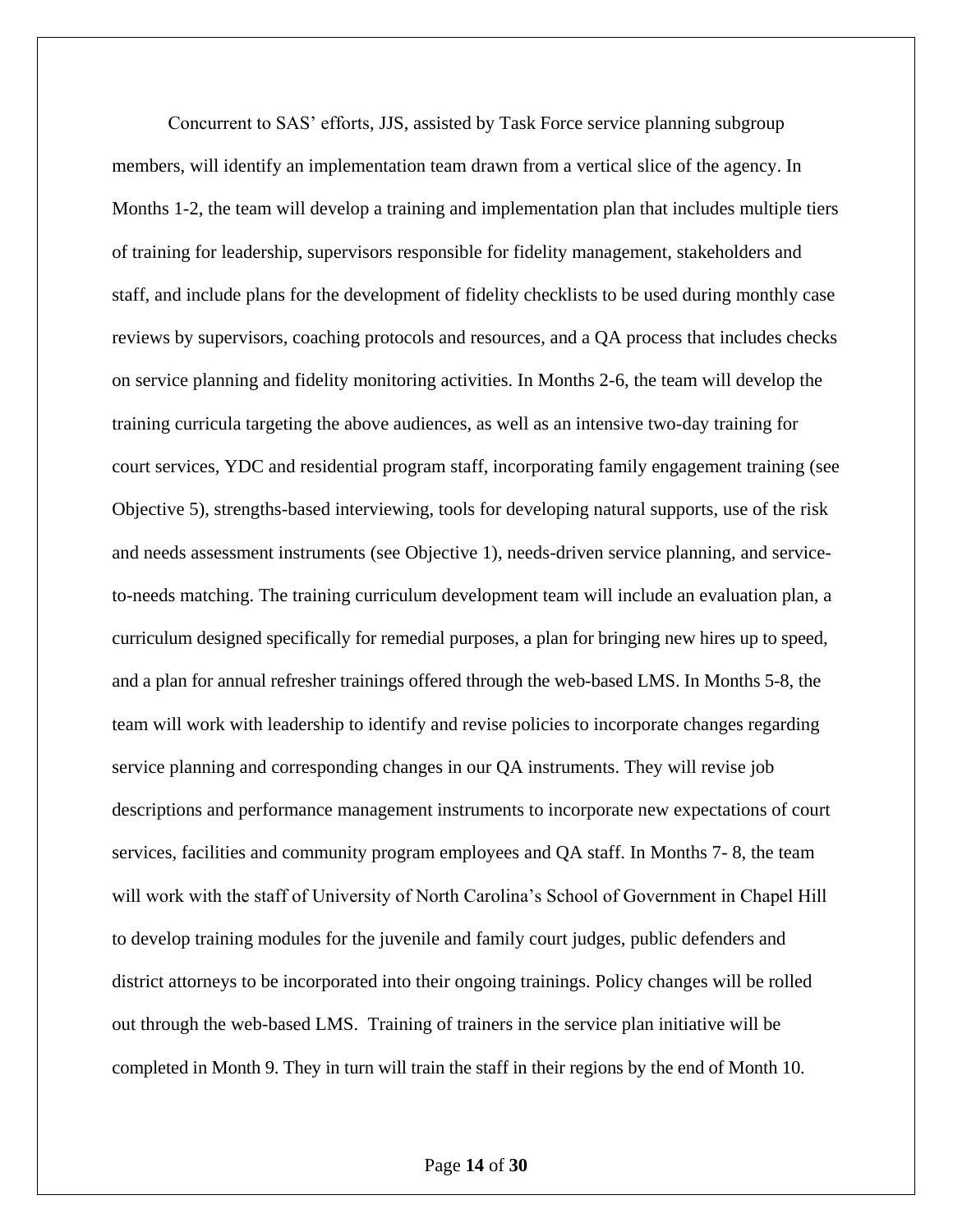**Key Task 3: Implement a Service Matching Tool.** North Carolina has a wide array of community-based services funded through JCPCs and data about the outcomes they achieve, as well as metrics reflecting their effectiveness components (SPEP). However, it is lacking a reliable system through which a youth's assessed needs can be matched to the most appropriate and effective services. JJS aims to make use of powerful data analytics to develop an algorithm that will help identify the programs that best meet youth's needs. This service-matching algorithm will incorporate at least five components, with analytics helping to integrate these components in the development of individualized comprehensive service plans. These five key components include: (1) Criminogenic Needs, as identified on the Needs Assessment instrument and supplemented by domains of need identified through the comprehensive service planning process; (2) Youth Characteristics, including demographic factors, offense history and overall risk of reoffending as measured by the validated Risk Assessment; (3) Hindering Risk Factors, consisting of factors identified by the research literature as interfering with desistance from crime (e.g., high alcohol use, high marijuana use, high psychopathic features, depression, high anxiety, drug dealing, , gun carrying, criminal/incarcerated parents, gang membership or involvement, etc.); (4) Primary Service Types, as determined using the SPEP; and (5) Services, Programs and Resources. SAS will develop an algorithm that will draw from components (1) through (3) and match youth to the SPEP Primary Service Types (4) found to be most appropriate for their needs. As described previously, all community-based JCPC-funded programs have undergone SPEP evaluation.

Data analytics work will further link the program types as identified by the SPEP to specific JCPC-funded programs, evidence-based mental health services, contractual programs (e.g., Functional Family Therapy), and school attendance, advocacy and academic support resources.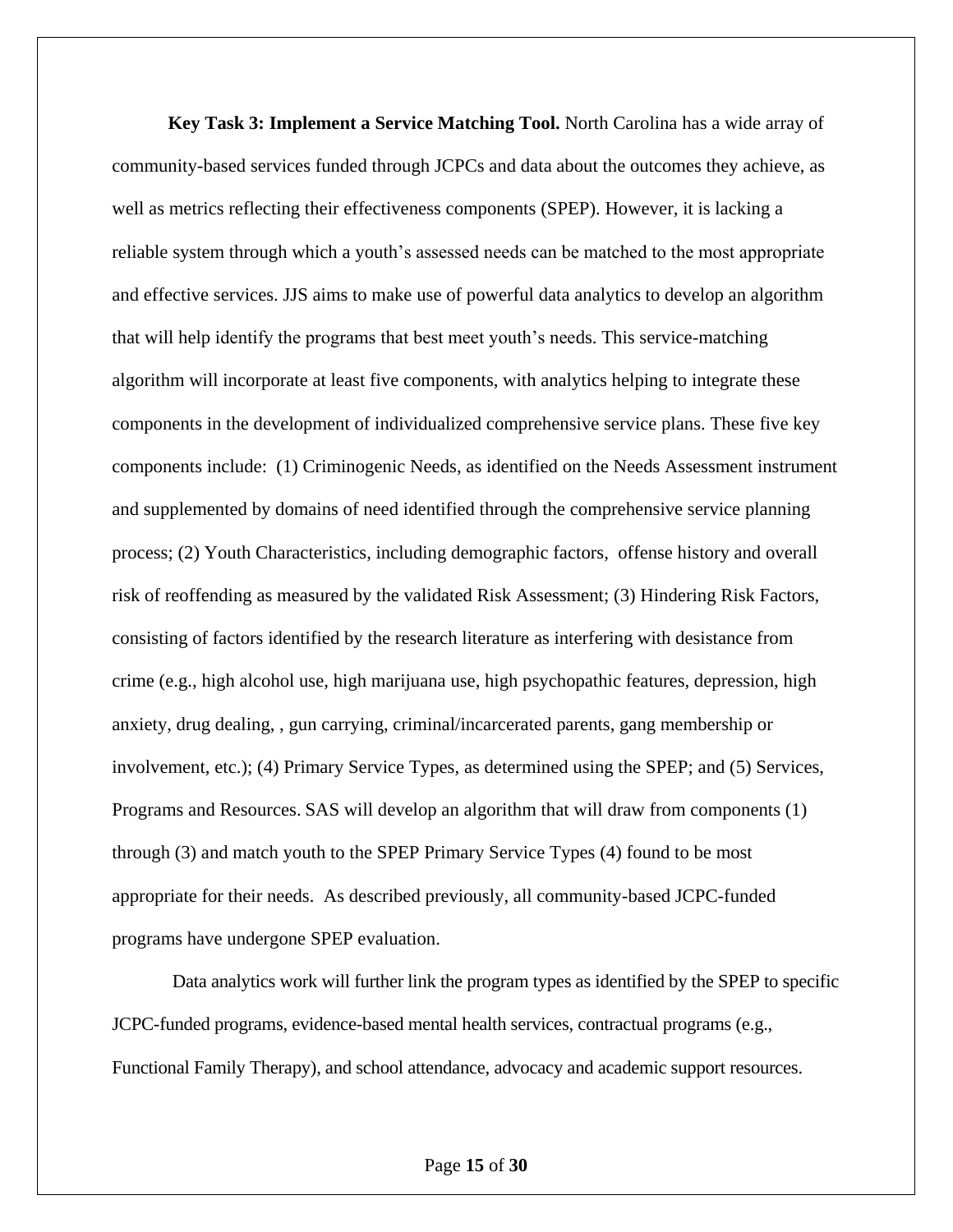These services include tutoring programs, "Graduation Success Coaches" and "Mentor at the Gate" services through Communities in Schools, as well as vocational training, job-finding and coaching resources. Substance abuse programs and resources and county-based resources will meet needs identified in other domains (e.g., respite programs for safety, restorative justice programs for accountability, pro-social peer support, and pro-social leisure activities).

Through a retrospective analysis of historical case information and related data sources, SAS will develop analytic models to identify common relationships and patterns in the factors that affect youth outcomes. Analytics will stratify youth into groups along common risk and need factors. Analyses will identify the correlation of risk/need factors with associated services to better understand the relationship and impact of services on both recidivism and positive outcomes. SAS will apply an analytic model in a predictive manner to current and future cases to enable improved need to service matching and increase the opportunities for positive program outcomes. As the data continues to be monitored and assessed over time, and as additional sources of information are integrated into the analytic model, the model will be refined to provide better information and insight into matching youths to service programs. Upon completion, this algorithm will be accessed automatically whenever a service plan is developed or updated in NC-JOIN.

Working through the GDAC, SAS will follow a "standard high level work plan" for the service matching project. SAS plans a 12-month timeframe to completion, and perhaps longer to embed it within the electronic service plan. Specifically, in Months 1-2, JJS will prepare for the data analytics work by developing an online directory of programs by county, matched to the need or domain that they address, to be used in building this matching program. SAS will begin work on the data environment "build-out" and data acquisition tasks in Months 1-3, on Analysis Development and System Design in Months 4 – 6, on System Configuration and Development and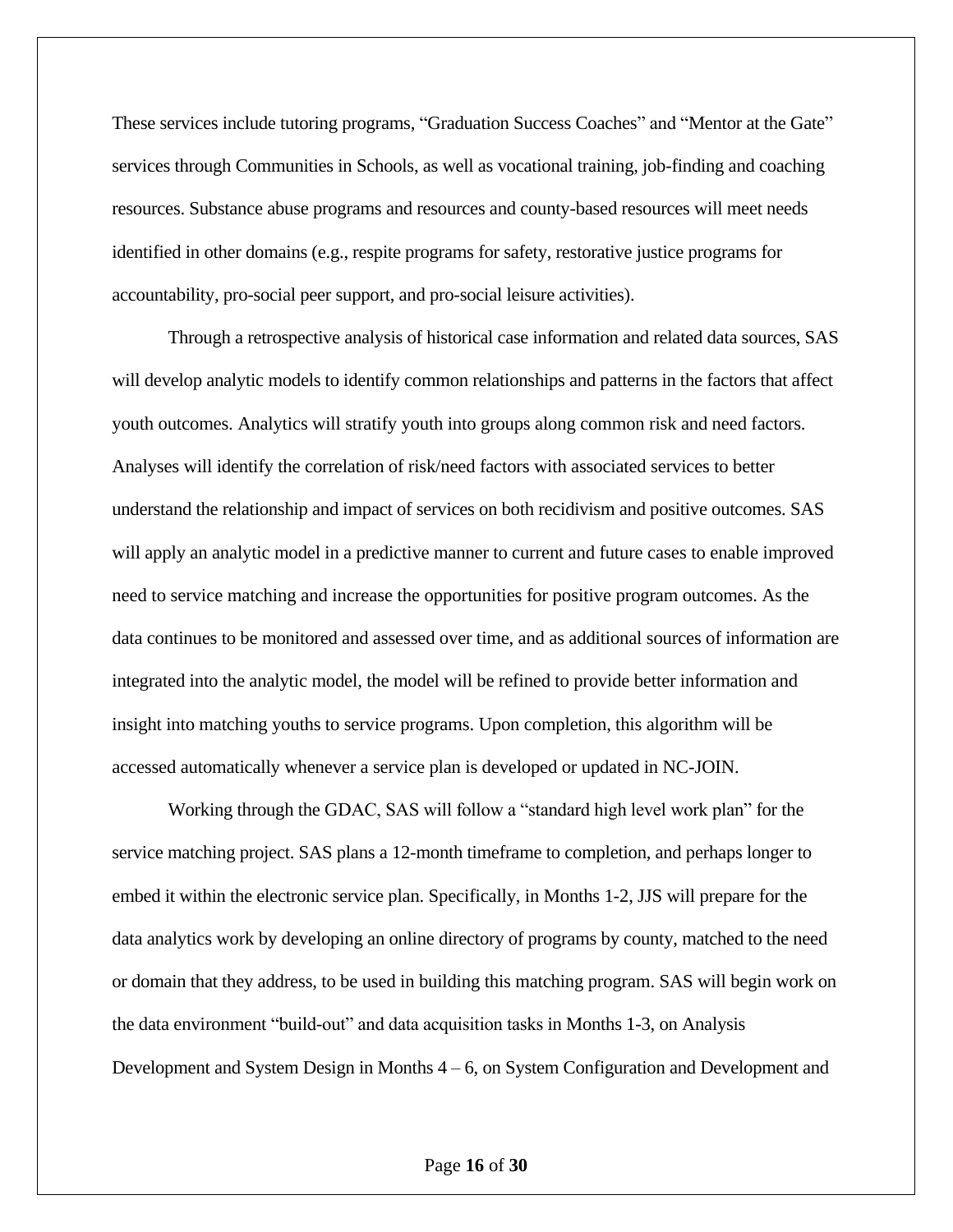Quality Assurance in Months 7 – 10, and on User Acceptance Testing, Business Intelligence Reporting, Knowledge Transfer and Production Roll-Out in Months 11-12. The service matching algorithm will not be fully functional until late in the implementation year, so staff will be trained in the use of the online directory of services when matching services to need in the interim.

**Key Task 4: Implement a Workforce Development and Education Strategy.** During the 12-month project period, the Workforce Development and Education Strategy prioritizes work in three areas: planning for the creation of community development specialist positions to support the training and employment needs of youth during reentry, planning for the opening of additional transitional homes to facilitate educational, training and employment opportunities, and developing a systematic process for collaborating with local school districts on public school reentry. None of these activities require grant funds; they are, nonetheless, important components of the reform initiatives that were identified during the planning process.

*Community Development Specialists.* The 2014 Juvenile Justice Facilities Strategic Plan calls for the reinvestment of funds stemming from the closure of two older YDCs into expanding reentry services. Thus, JJS will explore the reclassification of positions from the closure of YDCs to create community development specialist positions and assess deployment of these positions around the state to maximize services to youth. Staff in these positions would be dedicated to providing support to and advocate for youth during reentry (e.g., serve as employment coaches), expanding training and employment opportunities for youth pre- and post-discharge through outreach to and building partnerships with businesses, and identifying business needs to better align workforce development activities during placement with employment opportunities in the community.

*Transitional Housing***.** The facilities strategic plan also calls for the reinvestment of funds to open five new transitional homes. Currently, JJS contracts with a private provider to operate two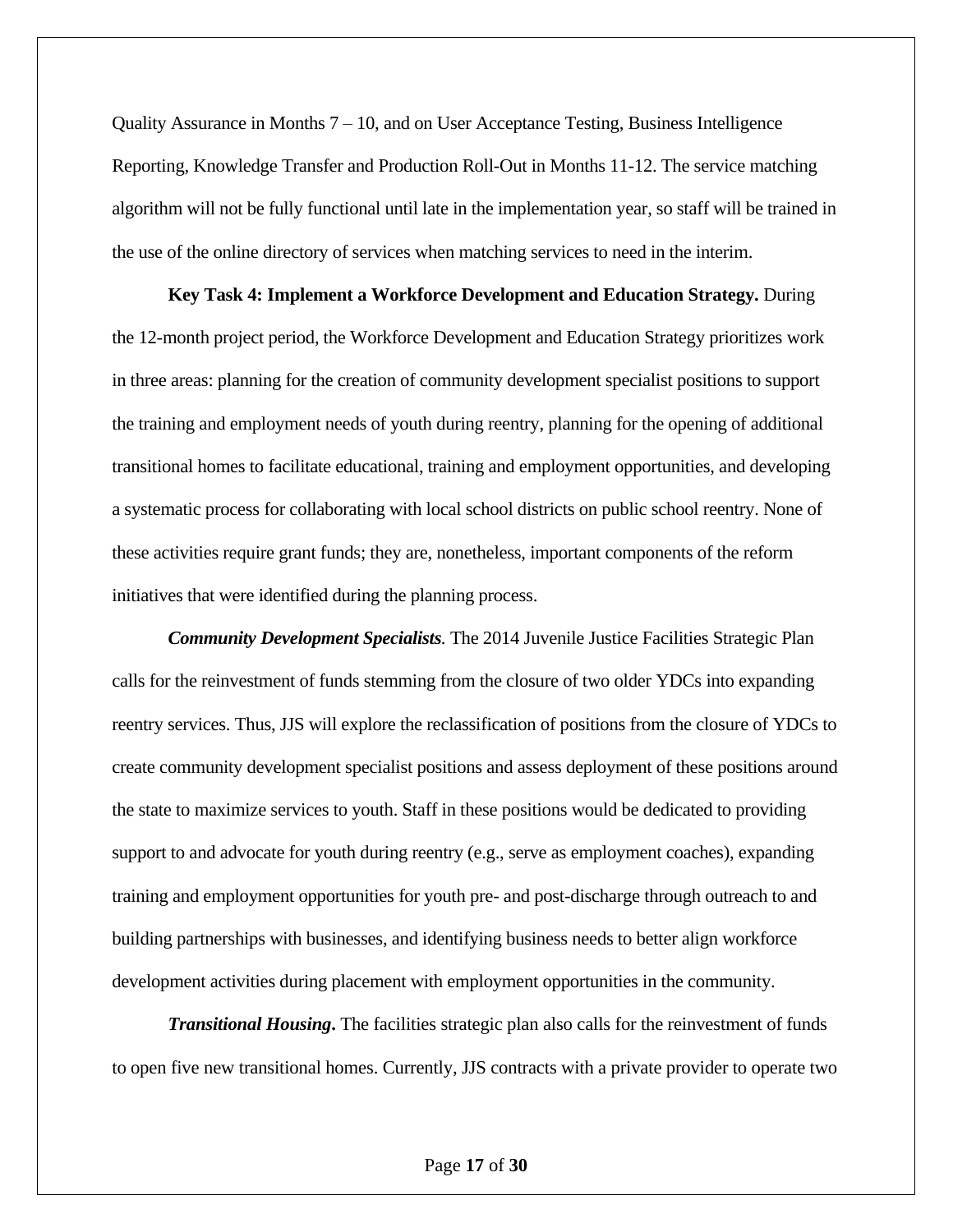transitional homes that provide post-discharge housing for 6 to 12 months for youth who are moving to independent living or who need a step-down placement before returning home. Education, training and employment are a major focus of the homes' programming, and youth are experiencing success in these domains. Five new homes are slated to open in reentry reform implementation year 2. JJS will embark on a planning process with the private provider under contract to prepare for the opening of the new homes, incorporating planned reentry enhancements.

*Public School Reentry*. Post-discharge school placement decisions are governed by local school superintendents and principals. This has given rise to varying school re-enrollment practices, including the over-reliance on alternative schools rather than educational settings that are best suited to meet the needs of each youth following a period of confinement in a residential facility. JJS, in partnership with the Department of Public Instruction, will therefore develop a process for juvenile court services and local school districts to better engage and work together to link youths to appropriate school settings.

**Key Task 5: Implement a Family Engagement and Strengthening Strategy.** During the 12-month project period, the Family Engagement Strategy initiates a multi-pronged approach to proactively seek feedback from parents about their experiences with the JJ system to inform system improvements, support facility and court services staff so they are better equipped to engage parents, strengthen families and expand parents' opportunities to interact with their children during placement and increase involvement in decision-making.

*Parent Satisfaction Survey*. In Month 4 and annually thereafter, facility staff will administer the existing YDC parent satisfaction survey. Over the month, parents who attend service planning meetings or visit with their children will be recruited to complete the anonymous paper and pencil survey. Data entry and analysis of parents' responses will occur at JJS central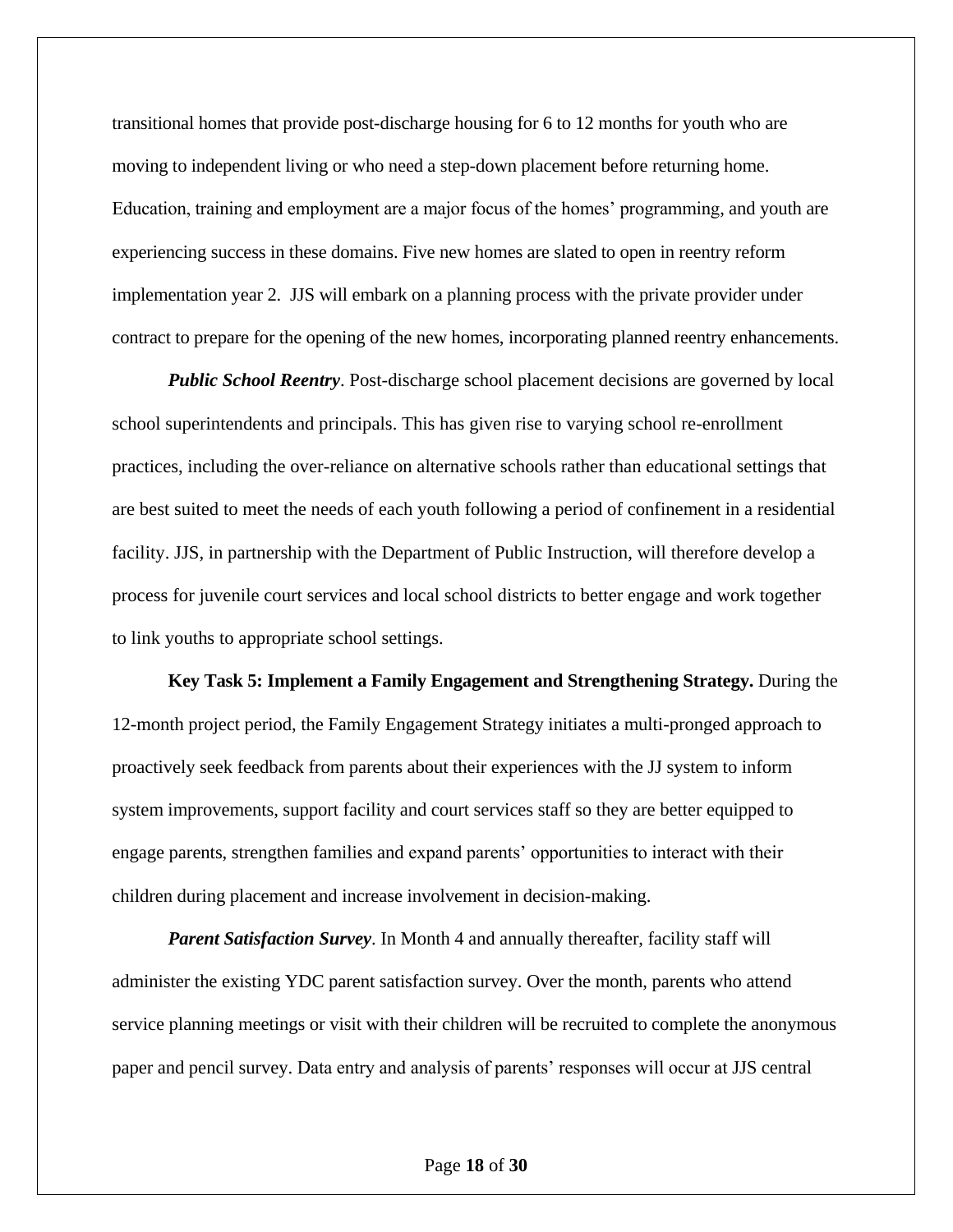offices during Month 5. Aggregate satisfaction measures will be reported to the project team in Month 6 and the Task Force at its  $3<sup>rd</sup>$  quarter meeting. Additionally, short-term residential services providers administer satisfaction surveys annually to parents of youth in placement, so JJS staff will coordinate with providers to obtain and disseminate aggregate survey findings to the project team and Task Force on an annual basis. Simultaneous to the administration of the YDC parent satisfaction, JJS will administer (Month 4), analyze (Month 5) and report findings (Month 6) from the post-discharge parent satisfaction survey that was developed by the Family Engagement Subgroup under the Second Chance Act Planning Grant. This survey will target parents of youth discharged from a YDC or short-term residential facility who may or may not be on post-release supervision, and will be a critical tool for understanding their reentry needs, challenges and successes. Finally, the Family Engagement Subgroup will continue to develop satisfaction surveys and survey administration strategies to obtain feedback from parents with experience along the juvenile justice continuum.

*Family Engagement Training*. In Months 2-4, JJS will develop or adapt a training curriculum on family engagement to support staff in their efforts to engage parents. The training will help build an understanding of the importance of family engagement, inform staff of the challenges experienced by families of justice-involved youth, and provide strategies to engage them. The training will be rolled out to facility and court services staff in conjunction with the Train-the-Trainers training on the comprehensive service model and service matching (Month 9); it will be incorporated into training for new hires; and an annual refresher will be produced for delivery through the web-based LMS.

*Family Strengthening Initiative***.** Since 2011, the JJS has contracted with AMIkids North Carolina Family Services to provide high-fidelity Functional Family Therapy (FFT), a Blueprints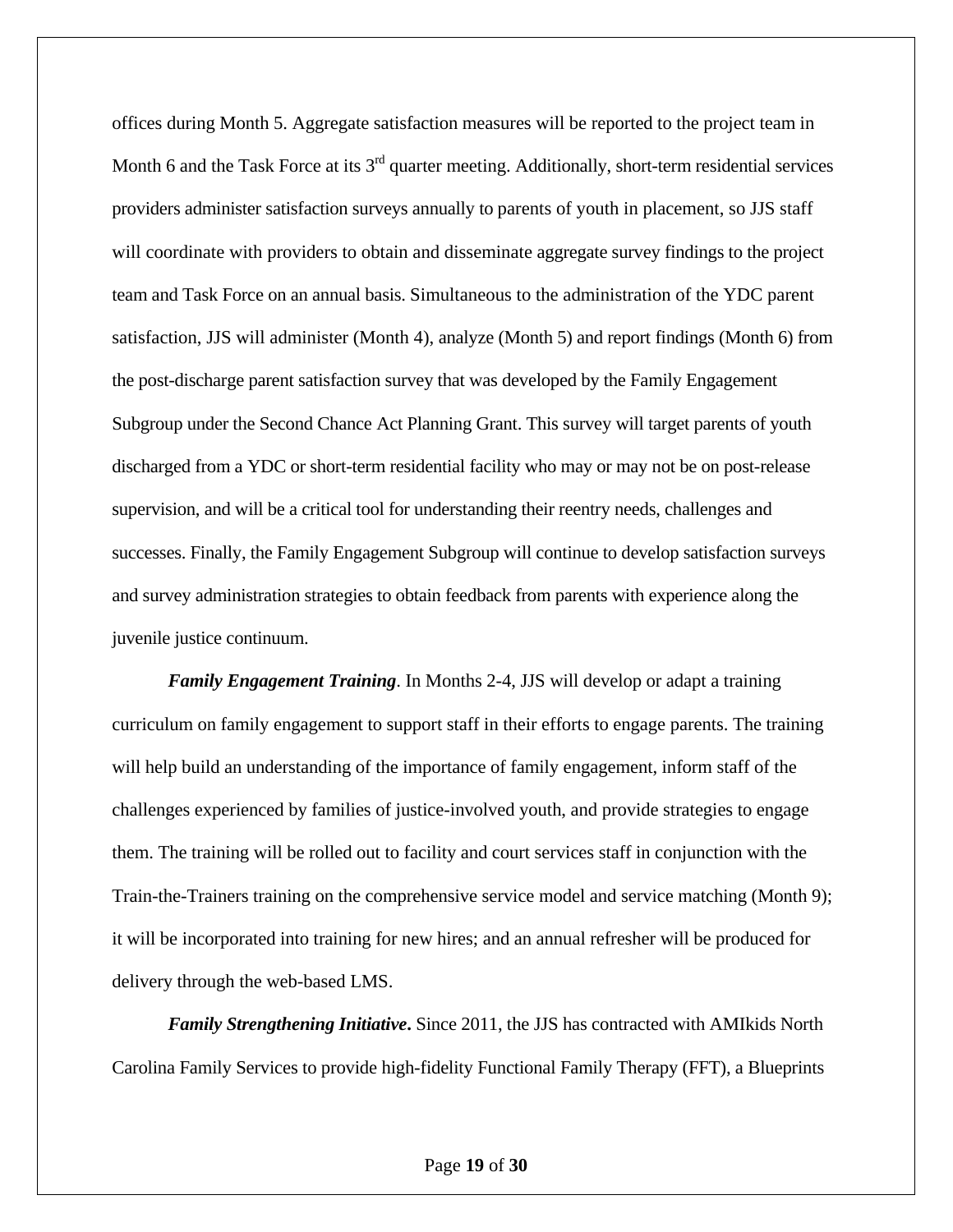Model Program, to adjudicated youths and their families in 50 counties statewide, with very good completion rates and outcomes. In FY 2015-16, JJS will expand contracted services with AMIkids so that FFT will be available at no cost to youths or their families in 89 of the state's 100 counties. While these services will not be funded by the current reentry implementation grant, we intend to incorporate FFT within our service matching array, targeting unmet family needs at the time of reentry. In Months 1-3, the team will work with community programs staff and providers from AMIkids to develop training and referral resources to be shared with trainees during the upcoming comprehensive service planning. They will work with the service matching team to ensure that the availability and contact information for FFT is listed in the service array directory for the 89 counties in which it is provided. This will ensure that it is subsequently included as a service option within the electronic service-matching tool to be developed by SAS.

*Technology*. JJS will explore the use of technology to reduce barriers (e.g., transportation, childcare, time constraints) that often limit families' ability to visit with youth during placement or participate in monthly treatment team meetings. For example, free, HIPAA-compliant videoconferencing (e.g., VSee.com) is available and could be used by parents at home if they have computer and internet access, or in a juvenile court counselor's office if they do not. Additionally, a focus group of parents recently noted that the use of rewards or incentives may help to increase engagement. Thus, JJS will explore the use of its Parent Involvement Management System, a webbased or mobile tool to communicate with and reward parents for being involved (e.g., participating in meetings with teachers), as a way to incentivize parent engagement.

**Key Task 6: Evaluate North Carolina's Statewide Reentry Reform Initiative.** During the planning year, RTI, under contract to JJS, developed a comprehensive plan to evaluate North Carolina's statewide juvenile reentry initiative. This approach is sensitive to the requirements of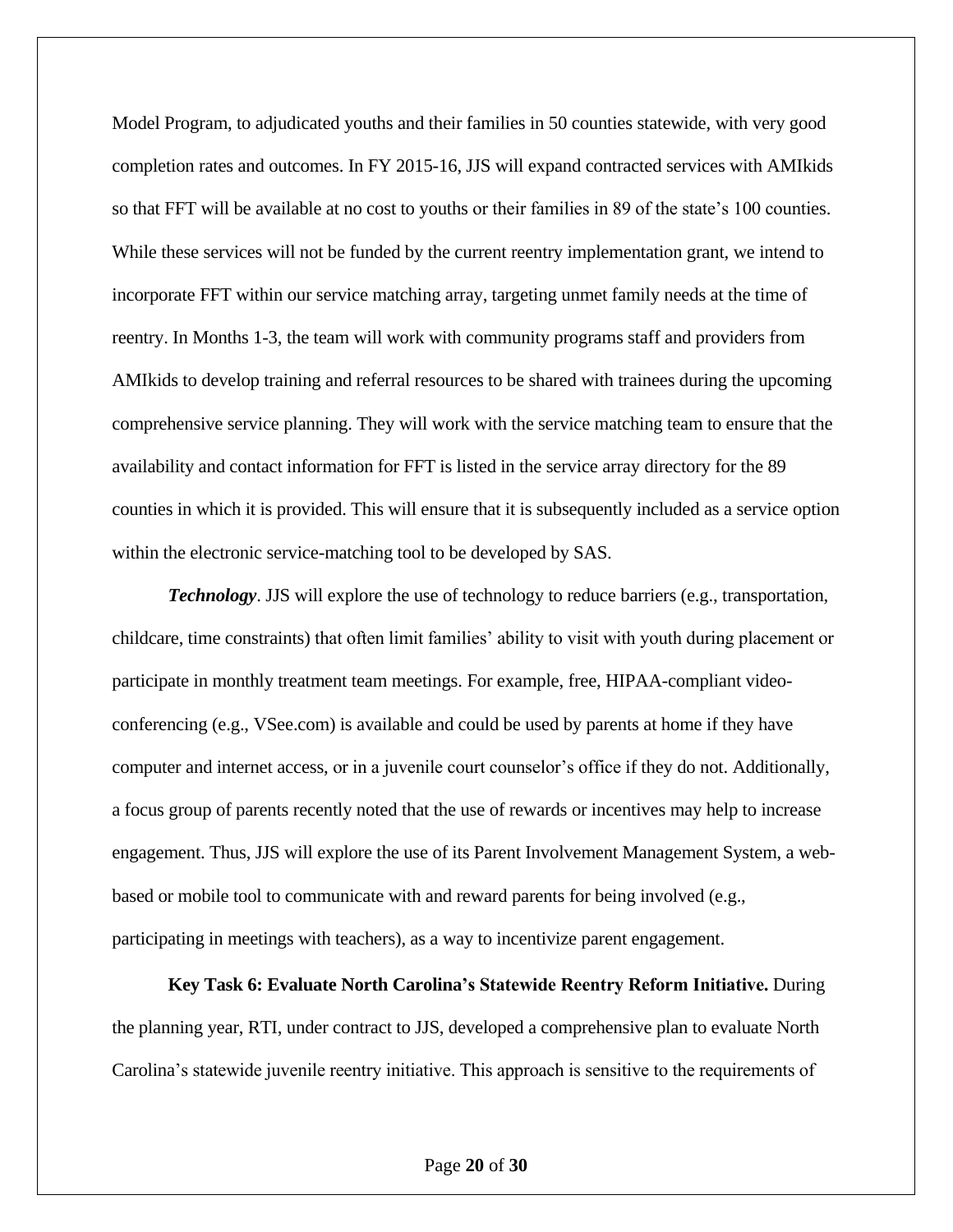the Second Chance Act in that it: (1) establishes a clear definition of recidivism, includes a plan to develop baseline recidivism rates for the target population that includes multiple measures within the juvenile and adult justice systems, and disaggregates recidivism measures by risk and needs levels; (2) establishes positive youth outcome measures expected to be achieved by the reentry initiative and baseline measures from which the impact of the initiative on these outcomes can be assessed; (3) sets annual improvement targets for recidivism; and (4) includes a plan to collect, analyze, and report data on outcome improvements to provide ongoing feedback, ensuring continuous quality improvement on the reform effort. All data captured for this project will be for the purposes of internal improvements in JJS procedures, protocols, and programming. Though this project is collecting data on juvenile offenders in the JJS system, it is only for the aforementioned uses and not for contribution to generalizable knowledge. Therefore, these activities are not research and 28 CFR part 46 does not apply

The evaluation plan includes a process study and an impact study to document, monitor and assess the reentry reform initiative over the next five years. During the 12-month project period, the evaluation will focus on finalizing the evaluation design, initiating the process study and conducting a baseline outcome study from which the impact of reform efforts can be assessed in future years. Given the statewide roll-out of the comprehensive service plan and related reform initiatives, it is not possible to randomize study subjects for an impact evaluation. However, evaluation activities planned for the 12-month project period lay a strong foundation to support a future impact evaluation using a scientifically sound, quasi-experimental approach (e.g., propensity score matching methods).

*Process Study*. RTI will initiate a comprehensive process study that uses a mixed-methods approach to document the required GPRA performance measures, and implementation indicators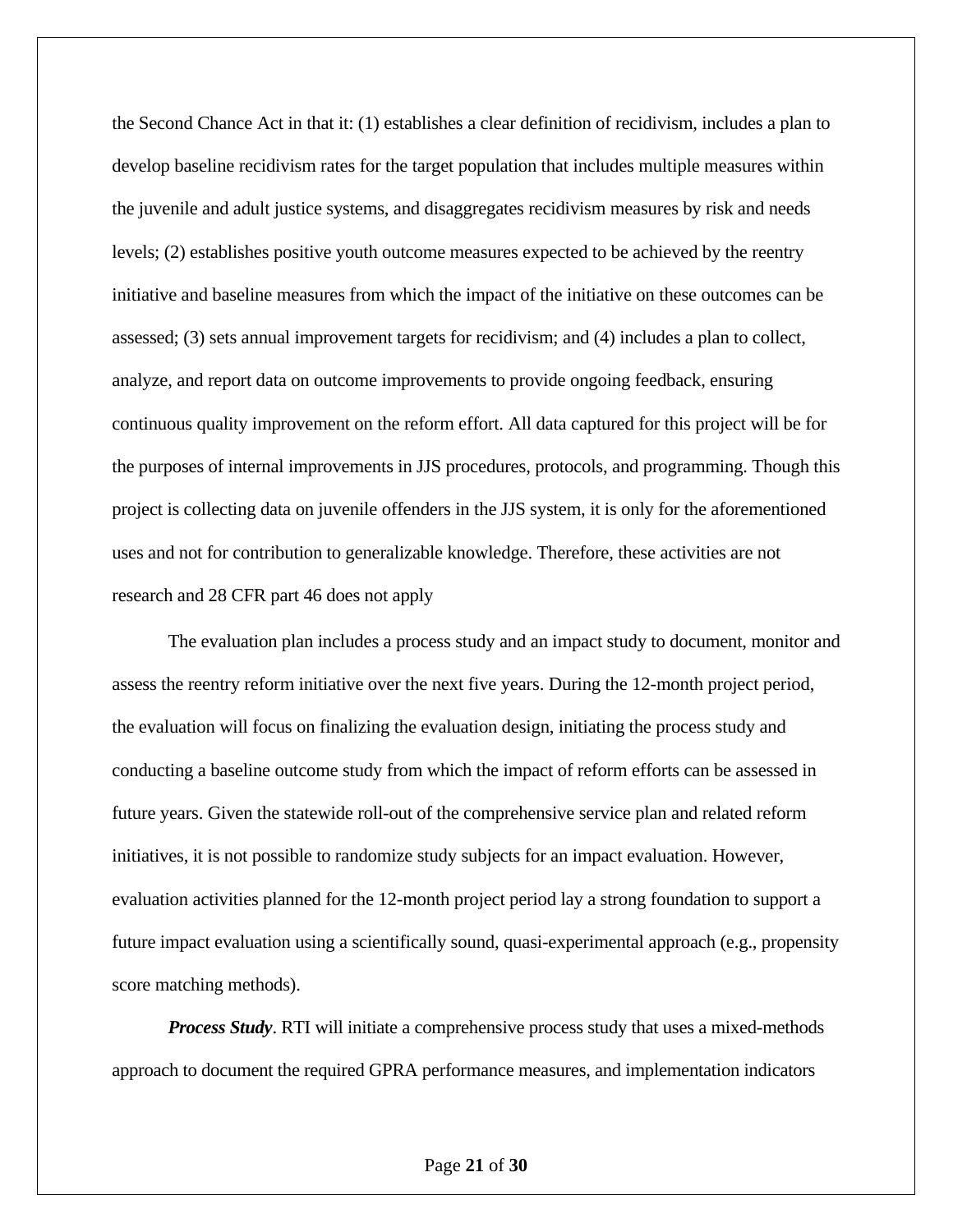specific to North Carolina's reentry reform initiative. In addition to tracking implementation through GPRA measures, the process study will address research questions to address change at three levels – youth, program and system – and help to establish a "pre-reform" baseline from which reform implementation will be assessed in future years, and describe early reform implementation. A detailed table listing research questions, data sources, and sample measures driving the process study has been prepared and is available upon request. The study leverages the strength of JJS's automated data systems, which will be augmented by primary data collection using semi-structured interviews/focus groups with reentry reform stakeholders, a statewide survey of court services and facility staff, parent surveys and abstraction of information from Task Force meetings minutes, the N.C. Juvenile Reentry Reform Initiative Strategic Plan, the plan's timeline and other relevant documents. RTI will develop and compile information for the Implementation Indicators Tracking Tool that will serve as a repository of GPRA performance measures, including those not captured in NC-JOIN or ALLIES.

In Months 1-3, RTI will finalize the statewide survey and semi-structured interview/focus group protocols, develop and execute data sharing agreements with JJS (as needed), and seek Institutional Review Board (IRB) review and approval of the process study. Following IRB approval, RTI will lead the following data collection and acquisition activities: (1) RTI will document pre-reform and early reform implementation performance measures, including progress on the 2014 Juvenile Justice Facilities Strategic Plan, in the Implementation Indicators Tracking Tool (Months 4-12), and collaborate with JJS to compile GPRA performance measures to meet OJJDP reporting requirements (Month 6 and 12); (2) RTI will obtain aggregate responses from the parent surveys to document parents' experiences with the juvenile justice system, (Month 6); (3) RTI will obtain a copy of Task Force meeting minutes to document major topics of discussion,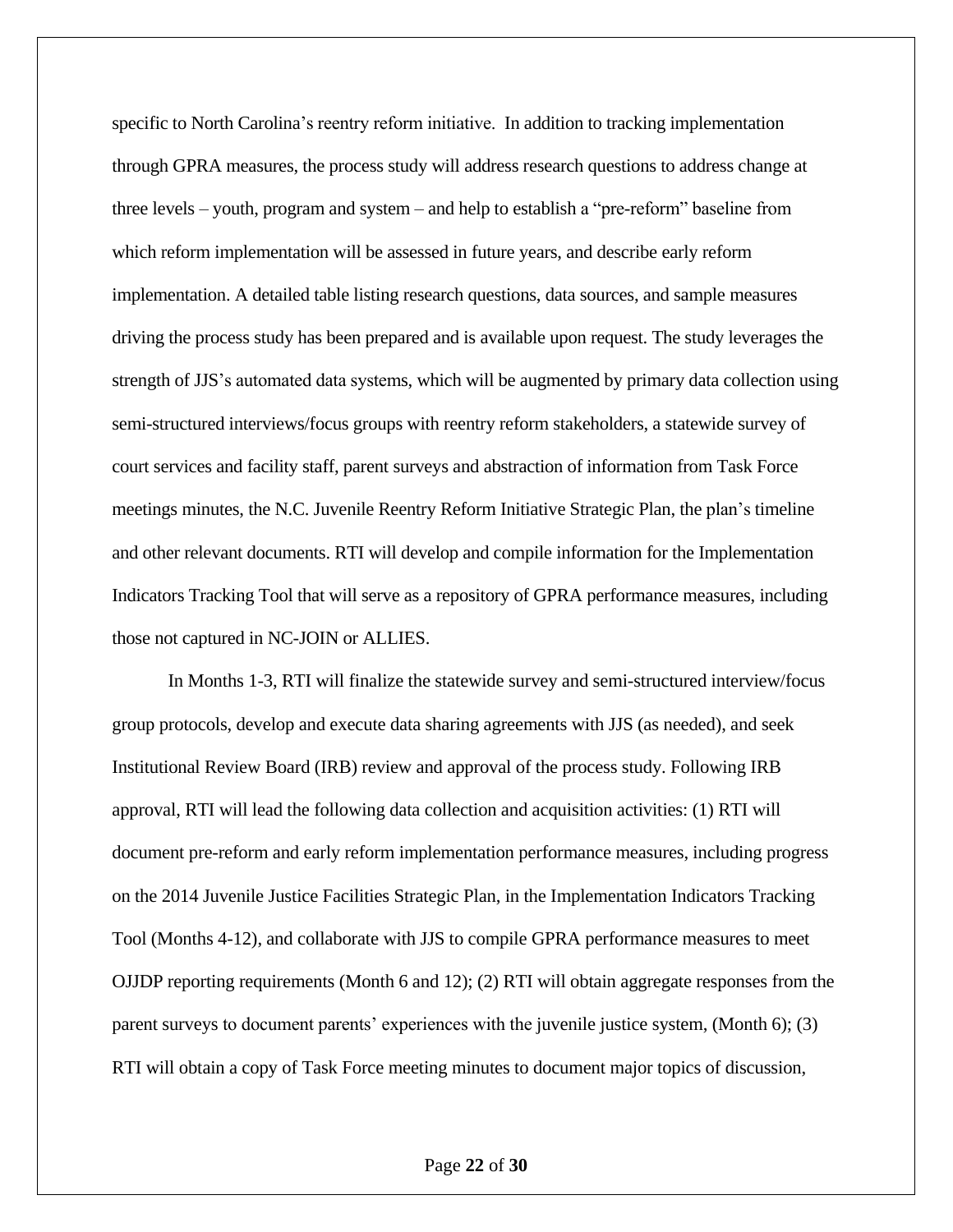changes made to planned reform initiatives, or development of new initiatives; (4) RTI will use Survey Monkey to administer the statewide survey to Court Services and facilities staff (Month 10). This anonymous survey will capture satisfaction with pre-reform reentry policies and practices, perceived gaps and barriers to reentry (e.g., communication, collaboration and services), satisfaction with training on the comprehensive service plan and service matching tool, expectations about the impact of reentry reform, and barriers to implementation; (5) RTI will conduct individual semi-structured interviews or focus groups (e.g., with local court services staff) with reentry reform stakeholders to capture a broad range of perspectives on pre-reform reentry policies and procedures, expectations about the impact of the reform, and early perspectives on reform implementation, including major facilitators, barriers and lessons learned; RTI will recruit Task Force members (representatives from JJS, N.C. Department of Public Instruction, N.C. Department of Health and Human Services, JCPCs and community-based service providers), YDC and residential facility staff, as well as Court Services staff, judges and district attorneys in six judicial districts, representing urban and rural areas of the State, to participate in an interview or focus group (Months 11-12); and (6) to document early adoption practices of the service plan and service matching tools, RTI will obtain fidelity monitoring data from JJS, if available (Month 12).

RTI will synthesize quantitative and qualitative performance measures for semi-annual reporting to OJJDP and JJS (Month 6 and Month 12). Although outside the scope of the 12-month project period, it should be noted that RTI plans to analyze and report on survey, interview, and focus group findings in implementation year 2 (Months 1-3).

*Baseline Outcome Study*. The baseline outcome study will be led by SAS, a market leader in business analytics and business intelligence software, through the Government Data Analytics Center (GDAC). GDAC is a data integration and business intelligence program developed as a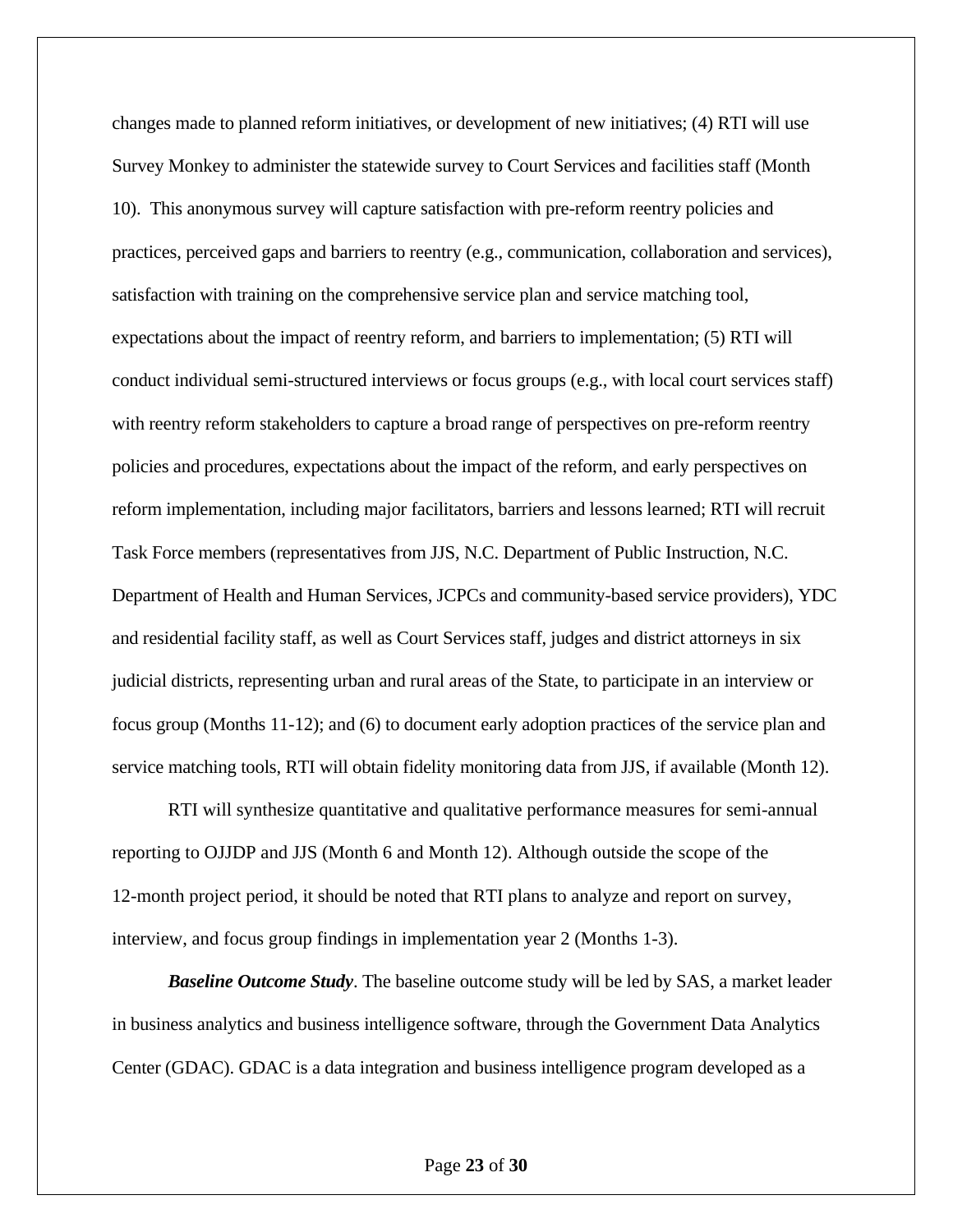public-private partnership between North Carolina State Government and SAS. GDAC compiles a wide range of government agency data, including criminal justice, employment and education data, and is on track to access publicly-funded behavioral health service utilization data.

Using NC-JOIN, JJS will identify two baseline study samples: (1) the approximately 500 youth discharged from a YDC during FY 2012/13 and FY 2013/14, and (2) the approximately 450 youth discharged from other residential placements during the same period. SAS/GDAC, using identifying and demographic data from NC-JOIN and other DACJJ and GDAC sources, will perform entity resolution to create a holistic view of a youth. Entity resolution relies on analytic algorithms and probabilistic matching to identify and match, with a high level of accuracy and confidence, data records related to an individual across multiple data sources. With the youth entity resolved, analytic models can access data from all linked sources to achieve the desired baseline and future outcome assessment.

For the baseline analysis, SAS will use NC-JOIN data on demographics, offense characteristics, risk level and criminogenic needs of study subjects, as well as juvenile recidivism (e.g., new complaints, probation/post-release supervision violations, adjudications). Adult recidivism (e.g., charges, convictions), education/training (e.g., enrollment rates, attendance), and employment outcomes (e.g., employment rates, wages, employment industry) will be sourced through the GDAC. The pre-reform discharge cohort will be followed for a minimum 24-month period. Data from all sources will be acquired, compiled and prepared using a cross-database matching process to create an individual-level analysis baseline (pre-reform) dataset by Month 6.

In addition to generating descriptive statistics on post-discharge recidivism, education and employment outcomes (e.g., recidivism rates, average time to recidivist charge, employment rates, average wages) for the two baseline study samples, SAS will use advanced analytic techniques to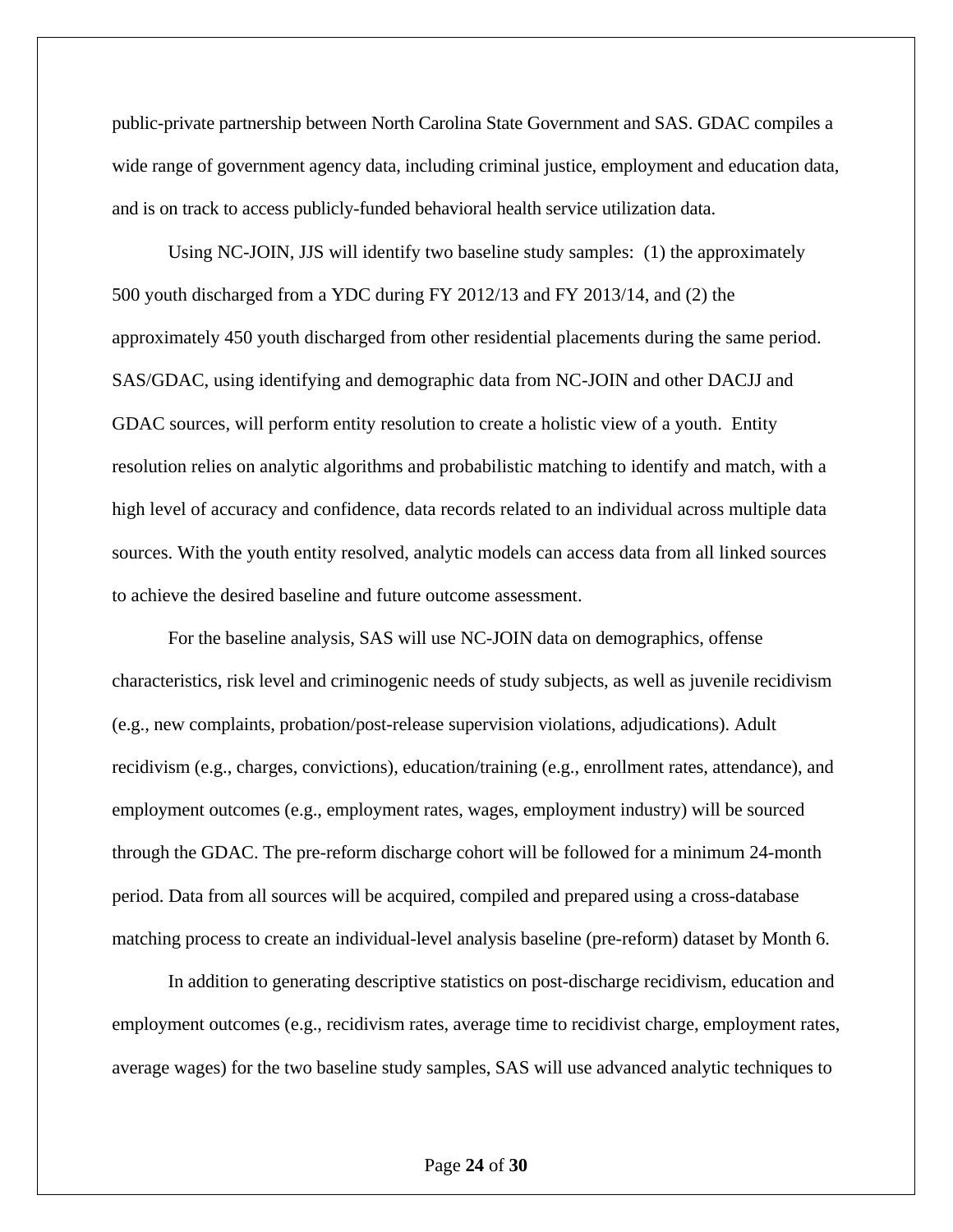test for "dosage" effects (i.e., length of placement) on outcomes, and to test for variation in outcomes by youth's risk and needs levels. The baseline analytic models will identify key risk and need factors as well as educational, treatment and service programs and their correlation to both recidivism and positive outcomes. As additional data are collected about the pre-reform discharge cohort in the following 24 months, the model will continue to be refined and "learn" from subsequent outcomes. The model insight into the relationship and impact of these factors and services will help drive policy and practice changes to enable more effective need to service matching, resulting in reduced recidivism and an increase in positive youth outcomes. Model development and analyses will occur in Months 6-12. SAS will summarize its preliminary findings in a technical report to be delivered to JJS in Month 12. Additionally, SAS will present baseline (pre-reform) outcome study findings to the Task Force, as needed.

**Key Task 7: Provide Project Management Support and Reporting.** The Project Coordinator (PC), **Jean Steinberg, Ph.D**., is a clinical psychologist based in the JJS central office, with significant field experience within the deep end of North Carolina's juvenile justice system and a keen understanding of implementation science. As PC, she will oversee a reentry reform program steering committee consisting of the Task Force subcommittee chairpersons. She will also supervise the Task Force Coordinator (to be identified), who will prepare the agendas for Task Force meetings and steering committee meetings, review and share minutes, and oversee scheduling logistics. The PC will be assisted in fiscal oversight and expenditures by staff from the Federal Grants Management section of the Department of Public Safety, Division of Administration's Controller's Office. **Angela Taylor, LCSW**, Director of Social Work within the Juvenile Justice Section, will serve as the Task Leader for the Family Engagement and Strengthening Strategy. **Duane Cogdell, M.Ed.**, the Transition Services Coordinator for Juvenile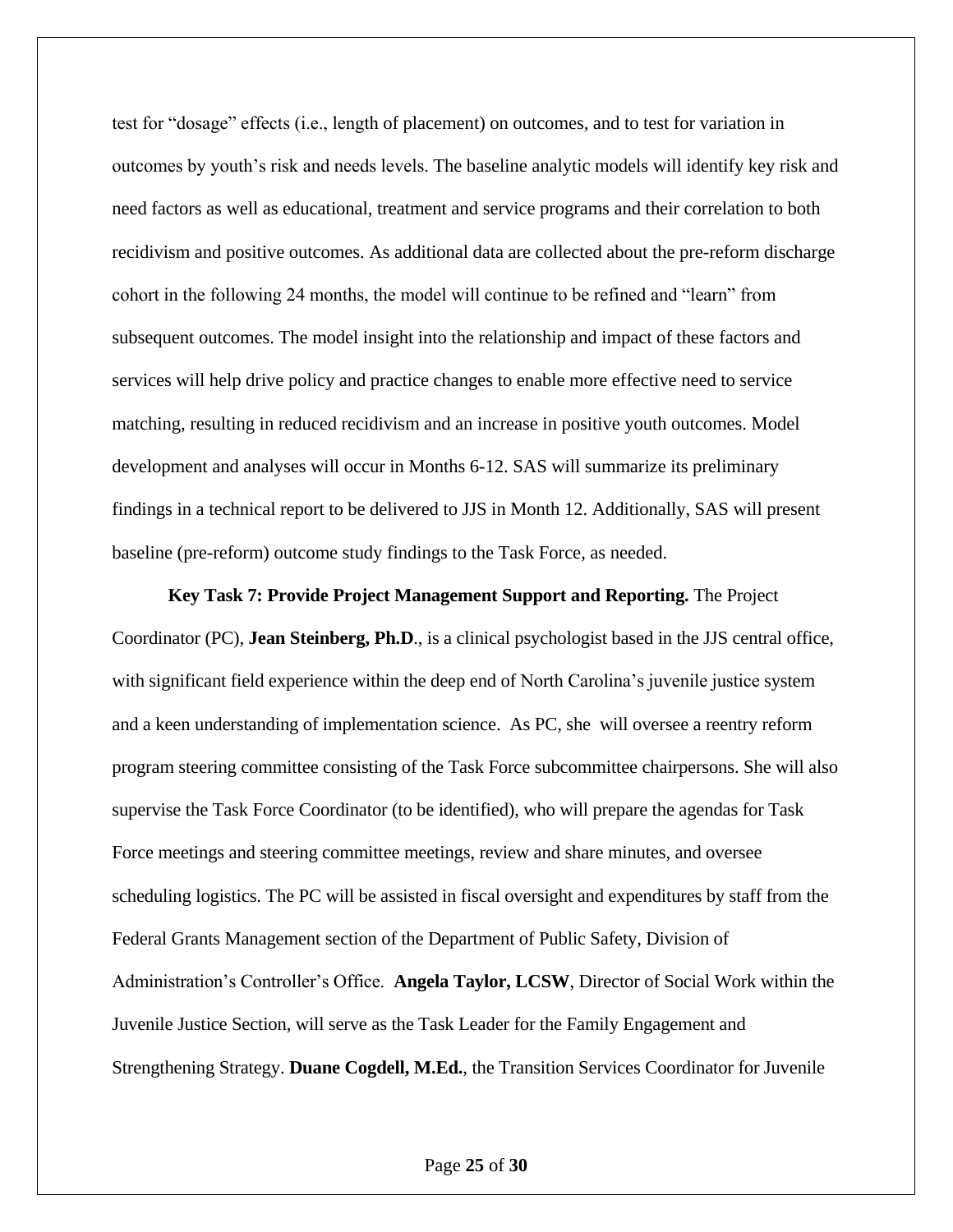Education Services, will serve as the Task Leader for the Workforce Development and Education Strategy. The risk and needs assessment, comprehensive service plan, and service matching tasks will be led by **Dr. Steinberg** with assistance from **Candice Moore, MPA,** Evidence-Based Practices Administrator and System of Care expert within Court Services. RTI research social scientist **Debbie Dawes**, **MPA** will lead the Evaluation Task. All Task Leaders are members of the Task Force subcommittee that developed their priorities and implementation plan. A project organization chart follows, and resumes of key personnel can be found in an attachment.



In Month 1-2, the PC will work with Task Leaders, the Task Force and its subgroups to build on the proposed implementation timeline to construct a highly detailed project management scheme listing deliverables, benchmarks, identifying parties who are responsible, accountable, to be consulted, and to be kept informed about tasks, and performance measures. She will develop a meeting schedule with each Task Leader to assist in the oversight process and will begin regular meetings with each in Month 1. In Month 1, she will arrange at least monthly meetings with the state's Department of Public Safety's Fiscal Section's Federal Grants Management team to devise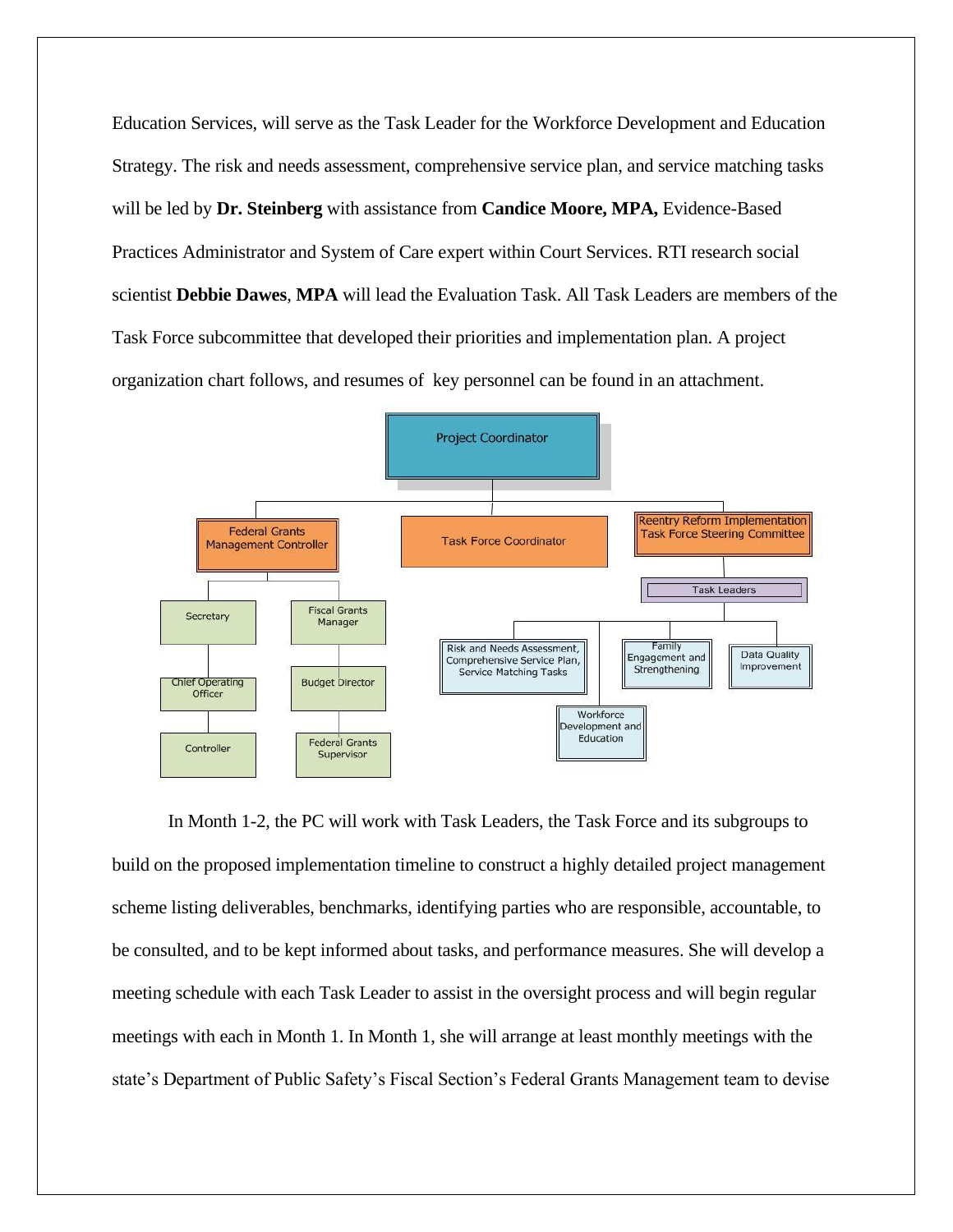and adhere to a system for tracking grant expenditures and in-kind matches, and set up a schedule for overseeing the submission of quarterly and final financial reports. In Months 3, 6, 9 and 12 the PC will devote meeting time with each Task Leader to review quarterly progress and assist them in preparing a brief report to be presented at the quarterly meetings of the Task Force. In Months 6 and 12, the PC will prepare and submit the semi-annual and final progress reports via the GMS.

# **Capabilities and Competencies**

Dr. Steinberg, the proposed Project Coordinator, started her career in juvenile justice in 2001 as the clinical director at the state's then-largest YDC. In 2004, she led a state-wide multidisciplinary team that developed evidence-based programming, rooted in the Risk-Needs-Responsivity model and findings from meta-analyses of "what works" with juvenile justiceinvolved youths, for eventual implementation in YDCs across the state. Dr. Steinberg designed and directed a pilot that evaluated the impact of the new programming on youth randomly assigned to either standard care or to the new model of care. After establishing that the new model of care produced statistically significant improvements in the frequency of serious incidents, use of disciplinary segregation, school achievement and recidivism rates over a three-year period relative to standard YDC-based care, Dr. Steinberg went on to oversee the high-fidelity implementation of the new programming across four newly-constructed replacement YDCs built in 2008.

In addition to her project management, program design, evaluation, and implementation experience, from 2008-2013, Dr. Steinberg directed the clinical services and programming offered in the state's detention and youth development centers across the state, rolled out numerous statewide initiatives regarding treatment programming and mental health services, and also worked closely with JJS' court services and community programs sections to ensure that policies, procedures, and practices were in step with advances in the field. Dr. Steinberg recently returned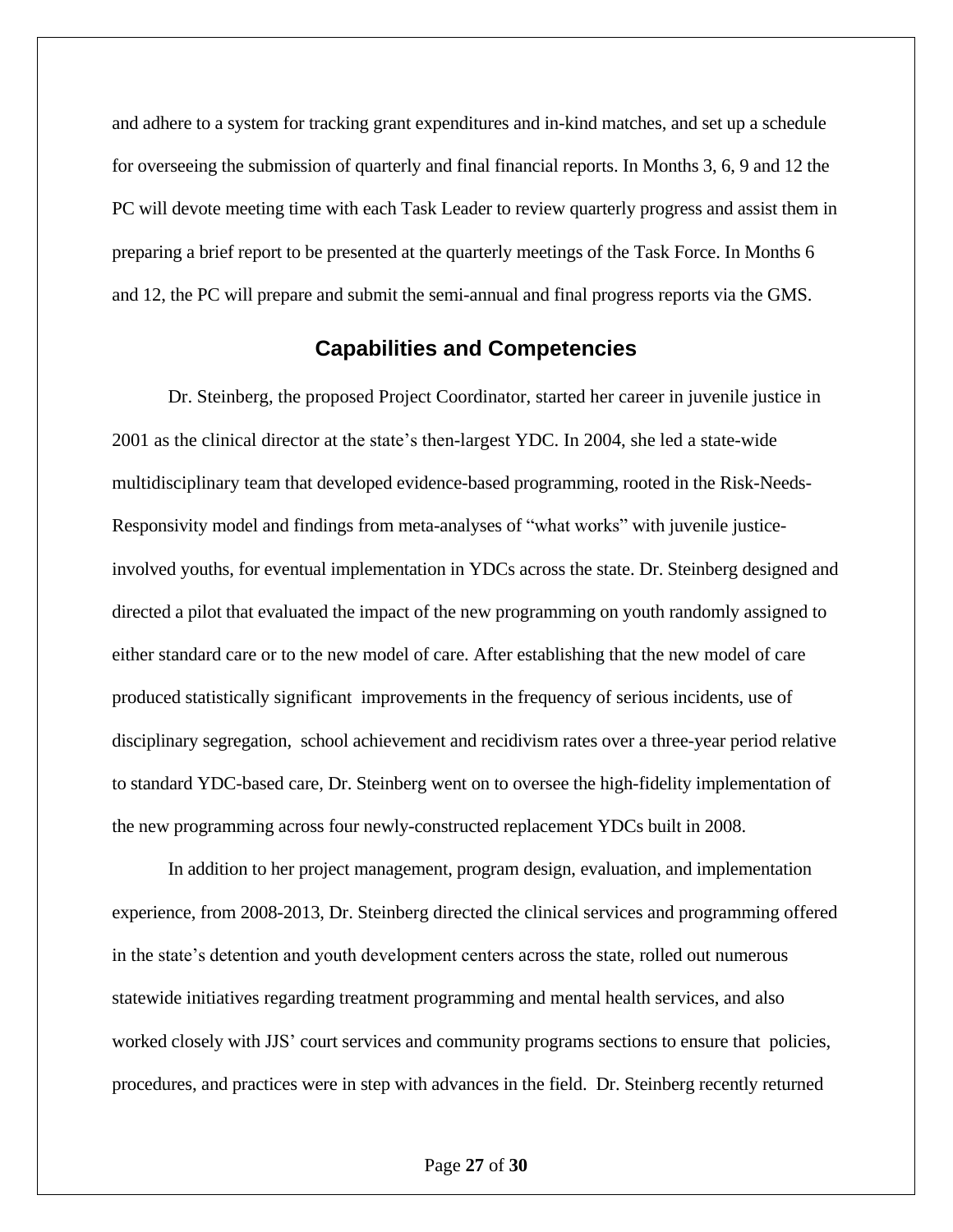to the JJS after a year spent as the Director of Clinical Implementation Strategies at a Duke University-affiliated nonprofit focused on the statewide dissemination of evidence-based treatments for children's mental health problems.

Given the successful partnership between JJS and RTI over the course of the planning grant, JJS aims to contract with RTI to carry out the evaluation plan that the RTI team developed during the planning phase. RTI, located in Research Triangle Park, N.C., is one of the world's leading research institutes. RTI is renowned for its expertise in designing and conducting criminal and juvenile justice-related evaluations, and has a demonstrated history of working together with funding organizations and implementation sites to produce data and analyses that support systems change initiatives, program development and continuous quality improvement. The sub-grant lead on the project will be Debbie Dawes, who will serve as the Evaluation Task Leader, overseeing the process and outcome studies. Ms. Dawes is a research social scientist in RTI's Center for Justice, Safety, and Resilience. She has 20 years of experience involving public policy analysis, and process and outcome evaluation. Under the *Multi-site Evaluation of the Serious and Violent Offender Reentry Initiative (SVORI)*, Ms. Dawes led the analysis of juvenile reentry outcomes (e.g., substance abuse, mental health, education, recidivism), and co-authored the technical report, *Boys' reentry experiences: Pre- and post-release characteristics, service receipt, and outcomes among juvenile male participants in the SVORI multi-site evaluation*. Ms. Dawes served as a site lead on the process evaluation component of the *National Evaluation of Second Chance Act Adult Reentry Courts* where she interviewed key stakeholders (judges, probation officers, prosecutors, behavioral health providers), observed and assessed court and program operations, and contributed to technical reports documenting the implementation of reentry courts.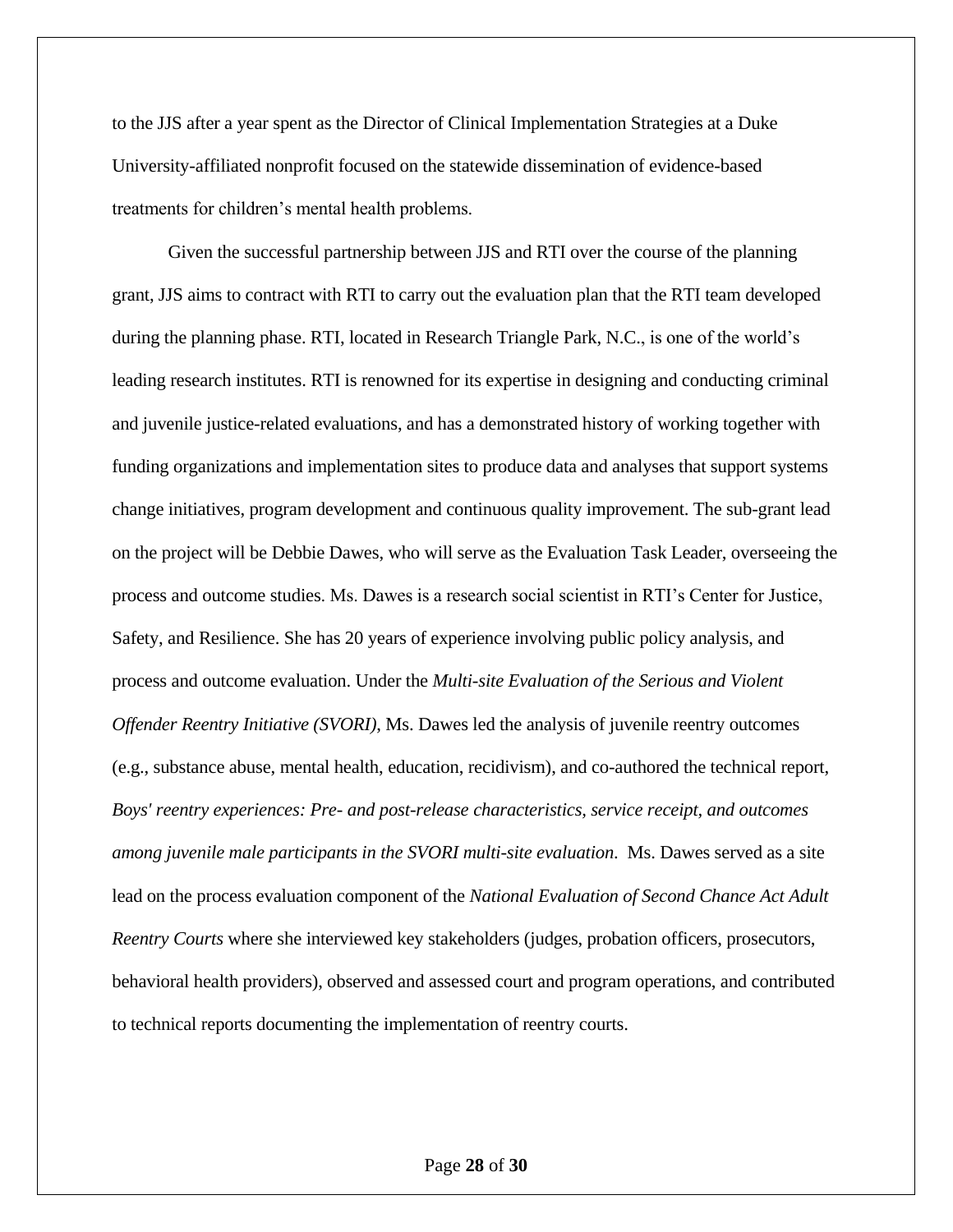JJS will further partner with GDAC and its analytics vendor SAS to develop the electronic comprehensive service plan and service matching tool, and lead the baseline outcome evaluation. Since its inception in 2007, GDAC has created a hub for data integration and advanced analytics to support data-based decision-making within North Carolina's state government. The Center provides the underlying technical infrastructure, resources, expertise and governance necessary for statewide data integration and analytics initiatives. As the hub for statewide data integration efforts, GDAC has integrated numerous statewide data sources that would be beneficial for JJS's reentry and service matching initiative. Using advanced analytics, SAS helped the District of Columbia to provide an algorithm to inform early release and parole decisions. In addition to identifying the best candidates for release, the technology also recommended which treatment programs would be most effective for each inmate, both during and after incarceration, to minimize the chances of re-offending or violating release orders. Although developed for the adult corrections system, the concepts and techniques are applicable to the juvenile justice system with respect to recidivism, reentry and service matching. The planned collaboration with the GDAC can bring extraordinary value and insight to JJS's work including, (1) matching information about youths and their families across a broad range of data sources; (2) the ability to follow youths after juvenile justice system involvement through the GDAC criminal justice data, possibly employment/workforce data, education and social service data; and (3) improved needs to service matching through historical research of prior case needs and services matching to develop algorithms to provide optimal need to service matching for improved outcomes.

## **Sustainability Plan**

The proposed reform initiatives have the endorsement of the Deputy Commissioner of Juvenile Justice, and each of the Juvenile Justice subsection's Directors. All members of the